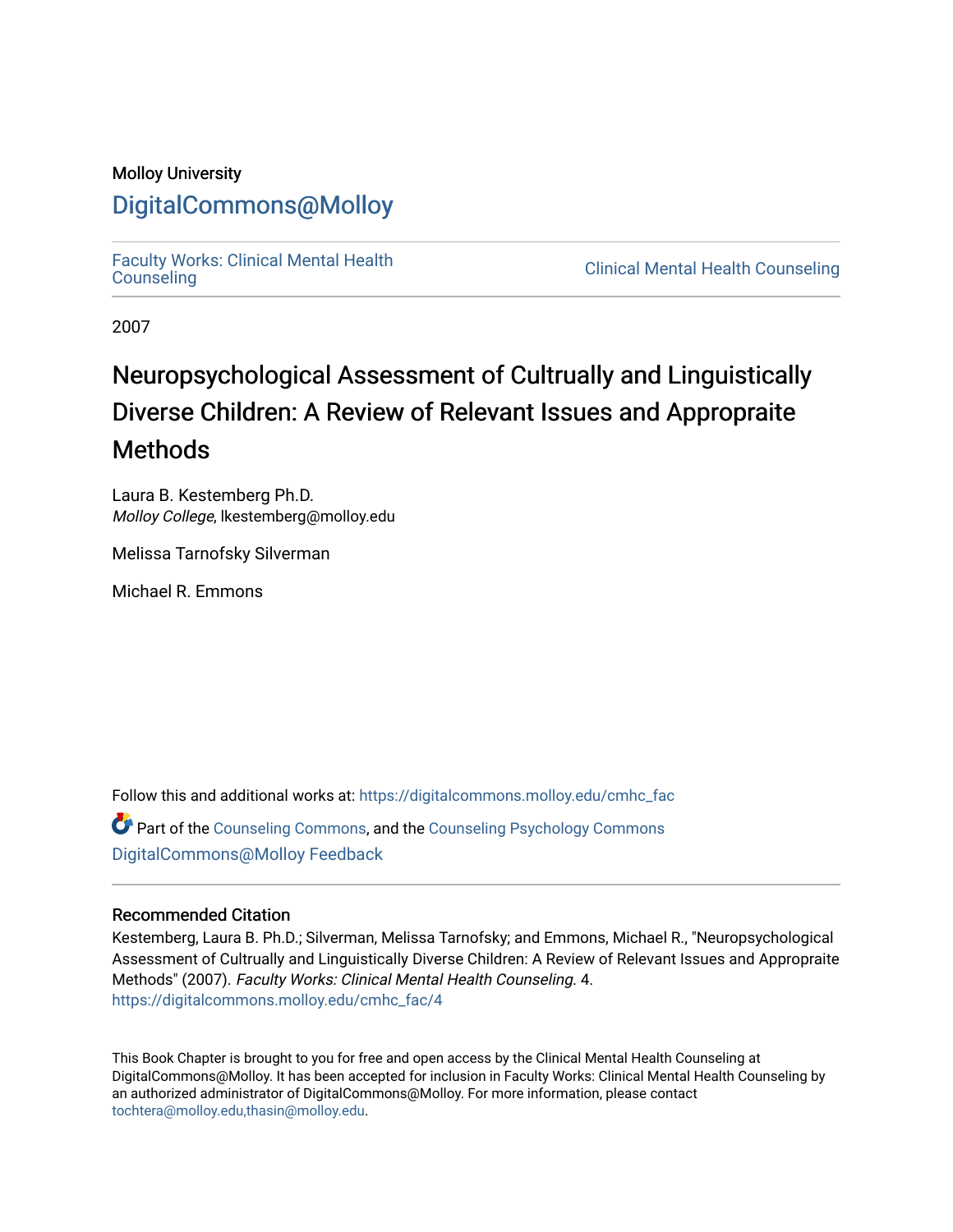# **MULTICULTURAL HANDBOOK OF SCHOOL PSYCHOLOGY**

# **An Interdisciplinary Perspective**

Edited by

## **Giselle B. Esquivel**

*Fordham University*

# **Emilia C. Lopez**

*Queens College, City University of New York*

# **Sara G. Nahari**

*Queens College, City University of New York*

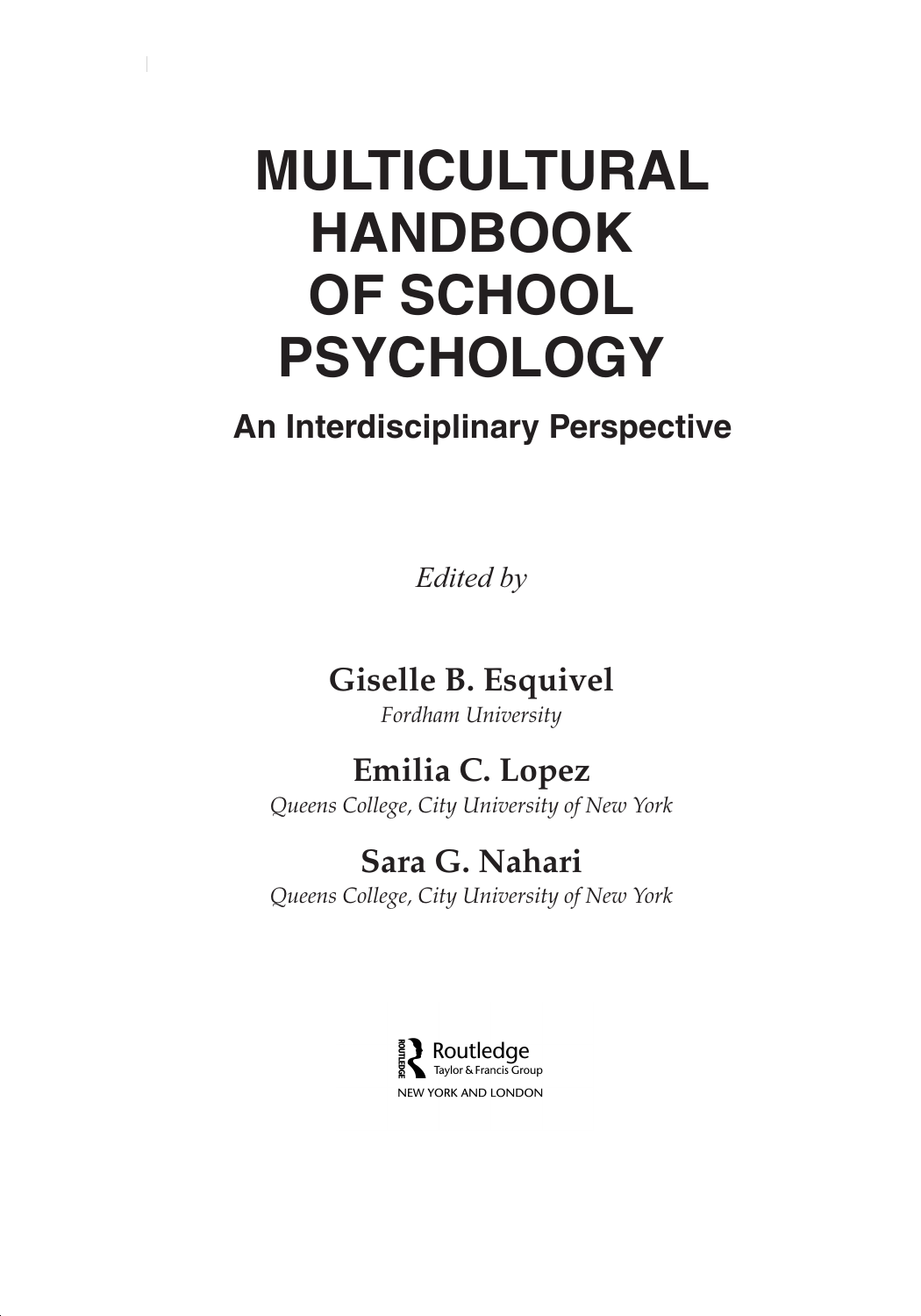Editorial Director: Lane Akers Editorial Assistant: Anthony Messina Cover Design: Tomai Maridou

Copyright ©2007 by Lawrence Erlbaum Associates, Inc.

All rights reserved. No part of this book may be reproduced in any form, by photostat, microform, retrieval system, or any other means, without prior written permission of the publisher.

First published by Lawrence Erlbaum Associates, Inc., Publishers

10 Industrial Avenue Mahwah, New Jersey 07430

This edition published 2012 by Routledge 711 Third Avenue, New York, NY 10017 2 Park Square, Milton Park, Abingdon, Oxfordshire OX14 4RN

**CIP information for this volume may be obtained by contacting the Library of Congress**

| ISBN 978-0-8058-4561-7 | 0-8058-4561-5 (case)     |  |
|------------------------|--------------------------|--|
| ISBN 978-0-8058-4562-4 | 0–8058–4562–3 (paper)    |  |
| ISBN 978-1-4106-1414-8 | $1-4106-1414-X$ (e-book) |  |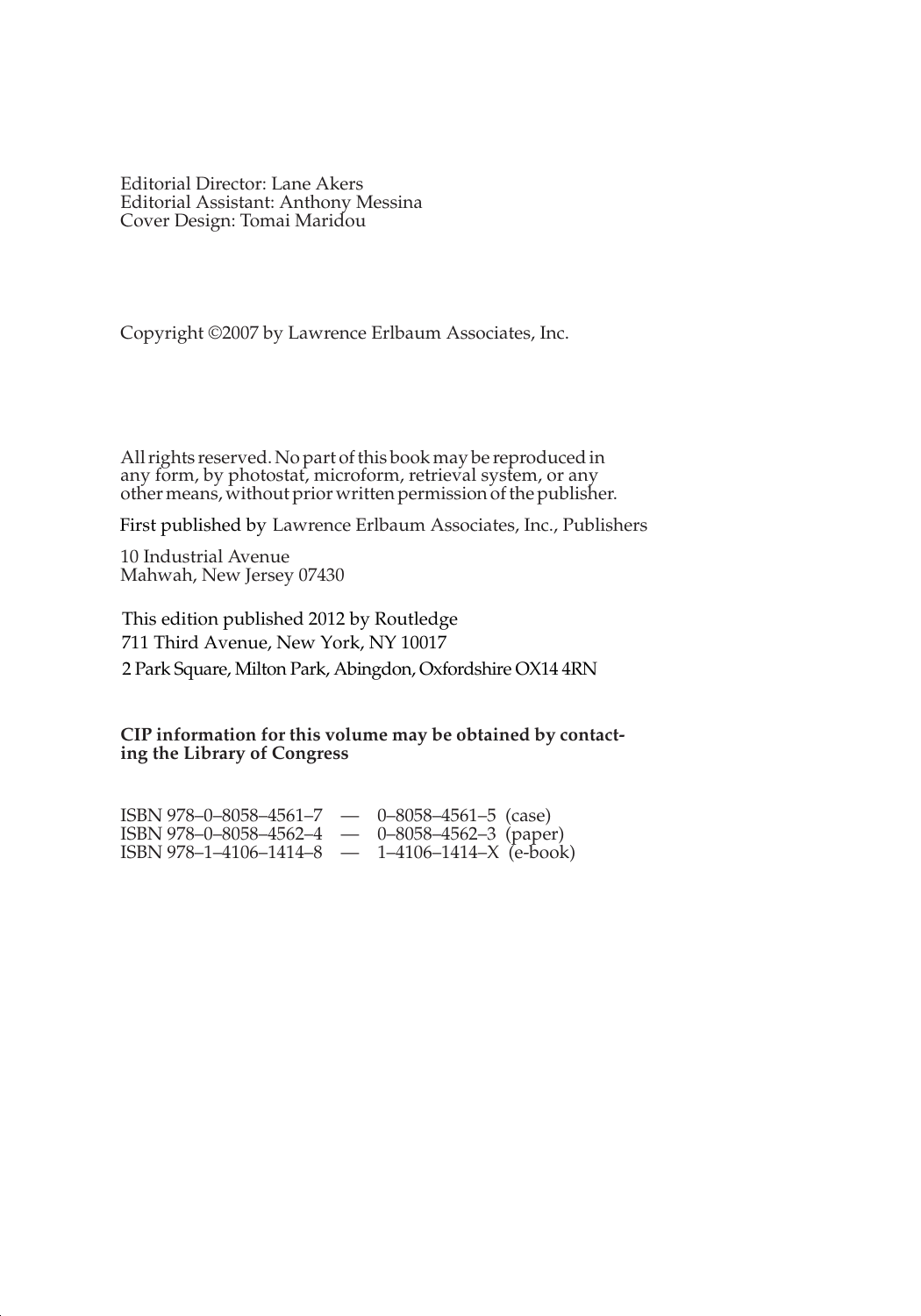### **NEUROPSYCHOLOGICAL ASSESSMENT OF CULTURALLY AND LINGUISTICALLY DIVERSE CHILDREN: A REVIEW OF RELEVANT ISSUES AND APPROPRIATE METHODS**

### Laura B. Kestemberg, Melissa Tarnofsky Silverman, and Michael R. Emmons Fordham University

Drawing from the fields of anatomy, biology, biophysics, ethology, pharmacology, physiology, physiological psychology, and philosophy, neuropsychology is the study of the relationship between human brain function and behavior (Kolb & Whishaw, 2003). According to Lezak (1995), the field of neuropsychology has grown to encompass the diagnosis of individuals, patient care and planning, rehabilitation and treatment evaluation, and research with regard to neuropsychological functioning. Assessment continues to be emphasized as a component of neuropsychology, and it typically involves an evaluation of the following domains: intellectual status, language and academic abilities, executive processes, attention, concentration, learning and memory, visuoconstructive abilities, motor functioning, sensory functioning, and emotional functioning, including mood, behavior, and personality (Groth-Marnat, 2000; Lezak, 1995; Spreen & Strauss, 1998). **15**<br> **SYCHOLOGICAL ASS**<br> **URALLY AND LINGUI:**<br> **RSE CHILDREN: A RE**<br> **DF RELEVANT ISSUE:**<br> **APPROPRIATE METH**<br> *Kestemberg*, Melissa Tarnofsky S<br> *And Michael R. Emmons Fordham University*<br> *Fordham University*<br>
fields of

The neuropsychological assessment of children has historically involved a downward extension of adult neuropsychological assessment practices (Marlowe, 2000). However, the application of adult inferences and hypotheses to children's development fails to address known differences in the functional organization and development of the infant-child brain (Riccio & Wolfe, 2003). Assessment of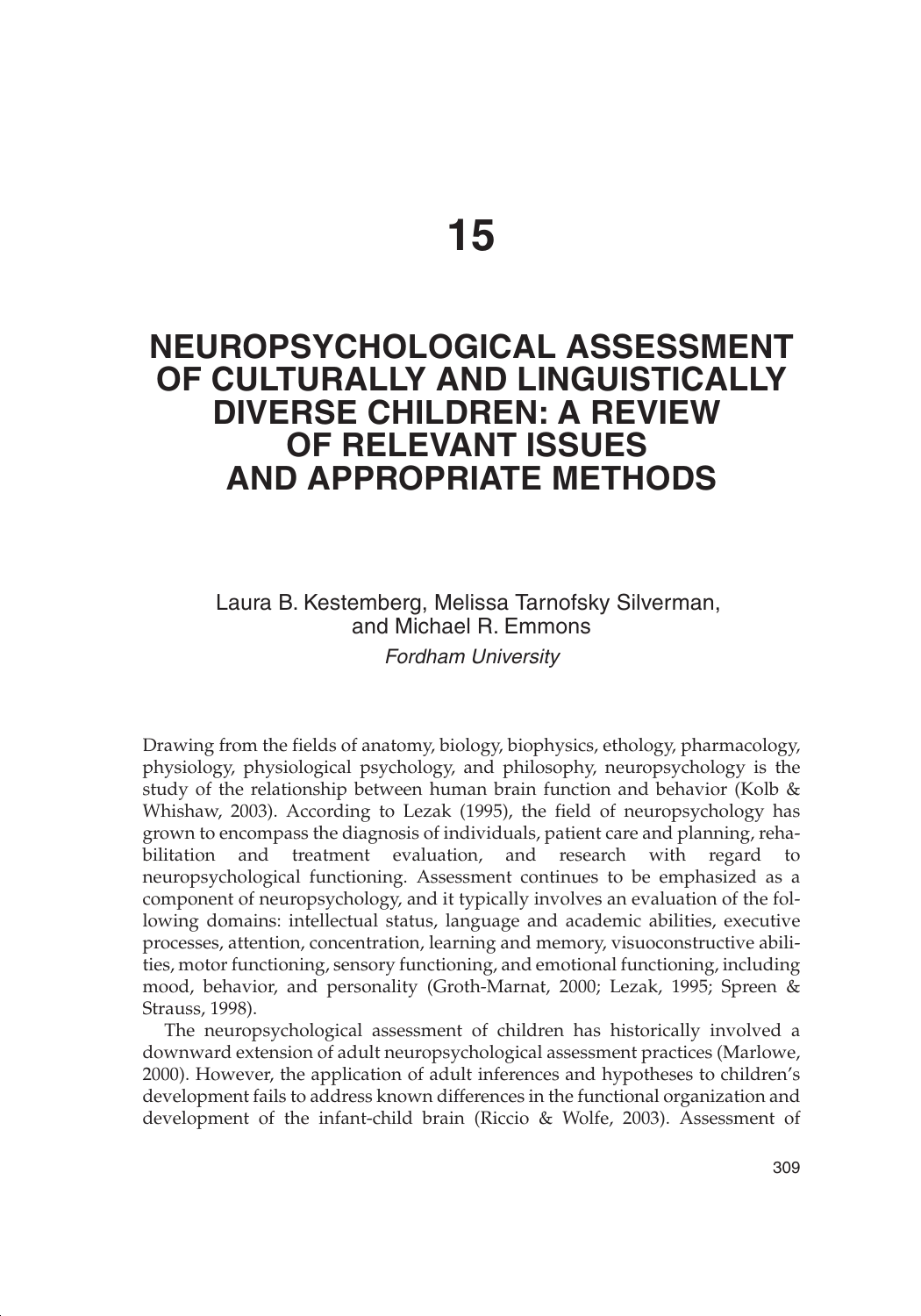neuropsychological functioning in children requires a thorough understanding of the relationship between the development of the human central nervous system and the cognitive functions that emerge between birth and adulthood (Batchelor, 1996). There are several concerns that arise when assessing the neuropsychological development of children. These concerns include the dynamic, continuous, and rapid development of children that may affect the accurate establishment of baseline performance; poorly documented prenatal and perinatal histories; environmental effects such as poverty; and, the failure of caretakers to provide accurate developmental histories for their children (Batchelor). Furthermore, differences exist in course and outcome of disorders in children and adults, which is an important factor in recognizing the relevance of child neuropsychology as a distinct specialty (Riccio & Wolfe).

The neuropsychological assessment of children and adults can be further refined to address the needs of individuals who are culturally and linguistically diverse (CLD). According to Nell (2000), the assumption that the neuropsychological functioning of individuals can be approached from a universalist perspective, as is physiological functioning, can lead to a number of concerns. The neuropsychological functioning of individuals is not free from the effects of variables such as language, culture, age, and education; however, the specific effect of each is poorly understood especially when children and youth are involved (Ardila, Rosselli, & Puente, 1994; Puente, Mora, & Munoz-Cespedes, 1997). Current standardized neuropsychological instruments typically do not identify the effects of these variables. While difficult, the work of developing and standardizing new neuropsychological instruments for use with CLD populations is essential if individuals representing a variety of cultures and languages are to be effectively assessed (Lamberty, 2002). As most neuropsychological tests designed for adults fail to address the needs of CLD populations, and as much of the research relating to the neuropsychological functioning of CLD individuals has been conducted with adults rather than children, the applicability of results gathered from such testing for CLD children is often questionable (Marlowe, 2000). KESTEMBERG, TAR<br>
nectioning in children requires a thorough<br>cen the development of the human centre<br>
tions that emerge between birth and adul<br>
concerns that arise when assessing the numidal concerns in<br>
children that may a

It is commonly understood that there is little agreement on the definitions of culture and ethnicity (Organista, Chun, & Marin, 1998). Sue and Sue (1990) noted that culture "consists of all those things that people have learned to do, believe, value, and enjoy in their history. It is the totality of ideals, beliefs, skills, tools, customs, and institutions into which each member of a society is born" (p. 35). The concept of ethnicity "often refers to group-shared patterns of social interaction, values, social customs, behavioral roles, perceptions, and language usage" (Canino & Spurlock, 2000). For the purpose of this chapter, the concept of cultural and linguistic diversity refers to the range of different cultural and linguistic identities that may be applied to children. Ethical guidelines recommend that psychologists assess children with techniques that address their specific cultural and linguistic backgrounds.

Traditional cultural classifications may not provide the specificity that is necessary for an adequate assessment. One should not assume, for example, that grouping all Hispanic or Latino children in the same category is acceptable, as the specific subgroup that the child belongs to (i.e., Mexican or Puerto Rican) may be more use-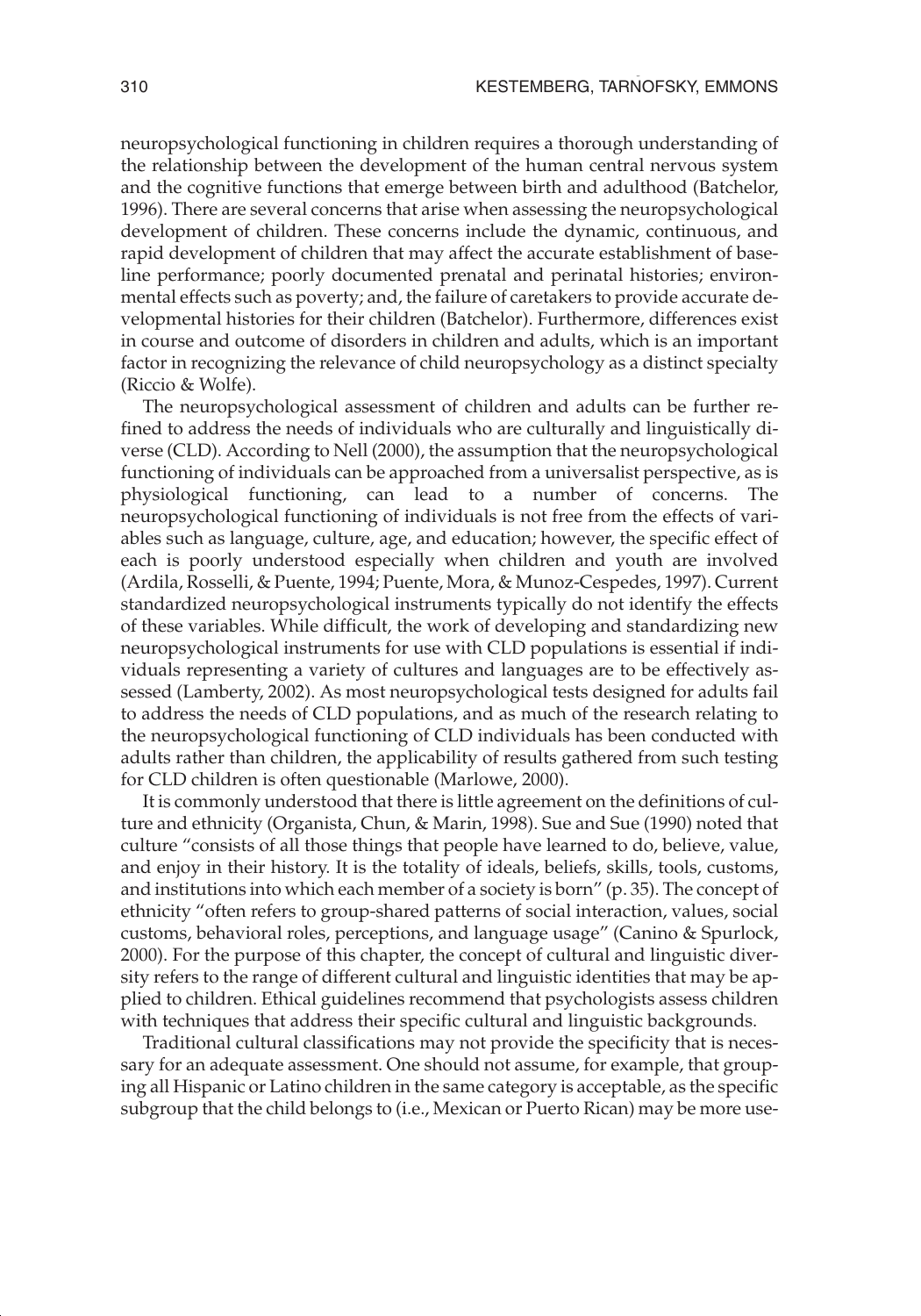ful. It would be beyond the scope of this chapter to discuss neuropsychological functioning in children with respect to their specific cultures and languages. In response to these limitations, this chapter will use the term CLD when referring to any child who is not of the perceived mainstream American culture and/or dominant in the English language. The practices defined in this chapter are therefore generalized to a broad range of cultures and languages, and must be further refined by the practitioner. The terms child and children in this chapter, will refer to individuals at developmental stages from birth to late adolescence.

This chapter will review relevant issues and provide a basic framework of effective techniques that will assist school psychologists confronted with the need to perform a neuropsychological assessment on CLD children and adolescents. After a discussion of relevant terms, this chapter will review several theoretical approaches with respect to current assessments of CLD children. A description of each domain of neuropsychological functioning will be presented and adapted to address the unique challenges posed by the assessment of CLD children. Recommendations for such adaptations and their effective application will be offered for each domain of functioning. Specific examples of best practice and clinical issues, implications for research, and a brief bibliography of relevant literature will be provided.

#### THEORETICAL AND RESEARCH BASES

The application of neuropsychological theory, techniques, and methods when evaluating children, who may or may not be suffering from a neurological disorder, is a recent development in the field, since clinical neuropsychology and neuropsychological theory progressed as a discipline for the purpose of evaluating the results of adult brain injury (Holmes-Bernstein & Waber, 1990). In current neuropsychological practice, there exists a change of emphasis from the localization of brain lesions to the assessment of change in cognitive functioning, representing a shift of focus from the study of group differences to the study of intraindividual change (Baron, 2004). Similar to the field of adult neuropsychology, there is little agreement in the field of child neuropsychology as to how to perform a neuropsychological assessment on a child, what the best measures or techniques are, or how to interpret particular findings (Holmes-Bernstein & Waber). Nevertheless, there does appear to be agreement that all child neuropsychology evaluations need to take a child's developing nervous system into account. Child neuropsychologists have strongly noted that children's test performance is quantitatively and qualitatively different than that of adults (Fletcher & Taylor, 1984; Hale & Fiorello, 2004). Children and adults will also manifest brain pathology in different ways, leading to distinct behavioral problems (Riccio & Wolfe, 2003). Additionally, a child's brain is considered to be more neurologically plastic than an adult's, resulting in a higher potential for recovery or reorganization of affected areas (Riccio & Wolfe). GIGAL ASSESSMENT<br>wyond the scope of this chapter to discuss<br>then with respect to their specific cultures<br>itations, this chapter will use the term CI<br>of the perceived mainteran American chere in this<br>language. The practices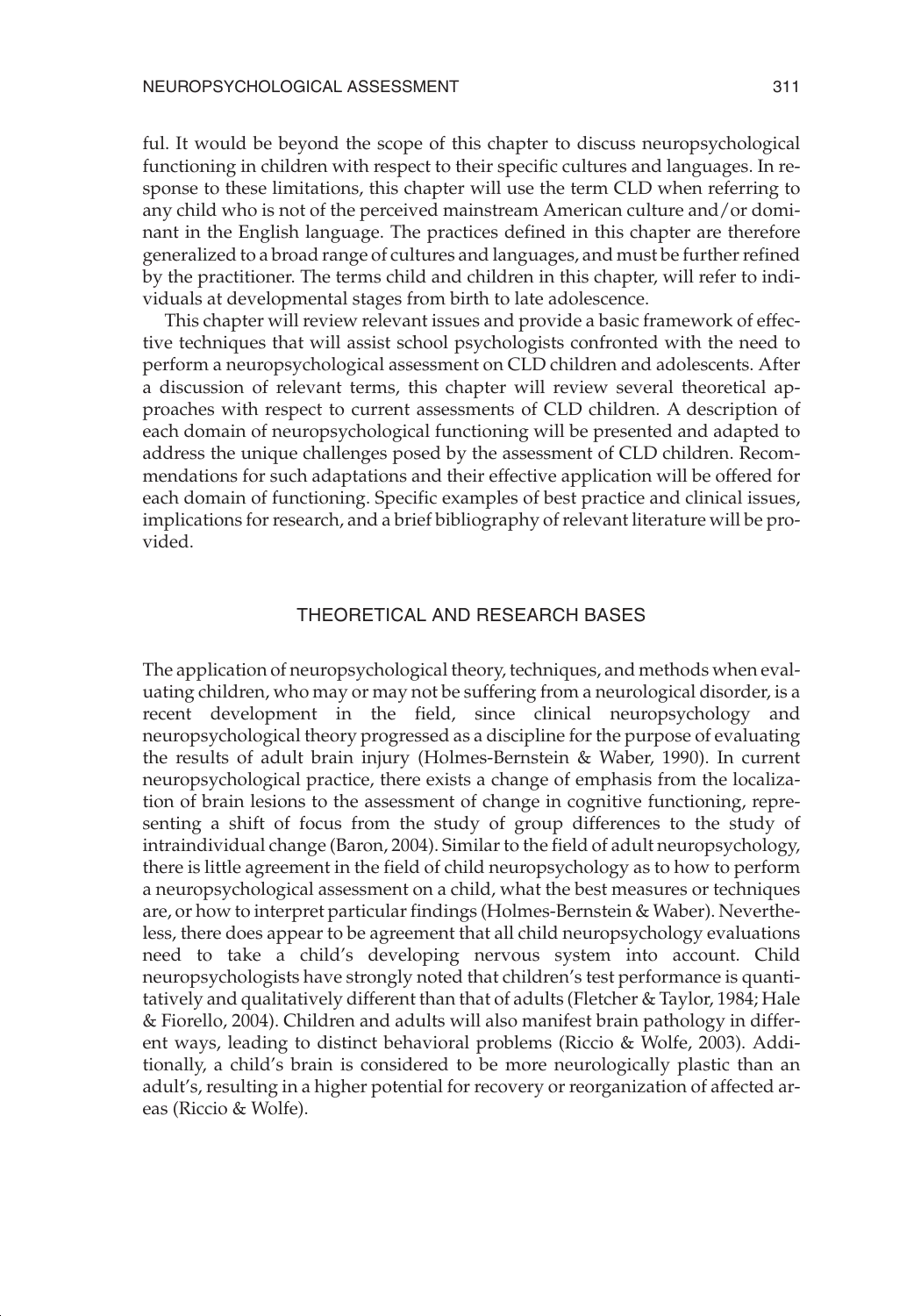Although there is no single agreed upon method to assess a child's neuropsychological functioning, practitioners have historically espoused either a fixed (a set of predetermined tests) or flexible (a set of tests specifically chosen for a particular child) test battery approach to assessment. Theoretical issues, research studies, and practical restraints may underlie an examiner's decision to use either approach (Bornstein, 1990). Because flexible batteries are more time and cost efficient, they have become more popular, whereas the fixed battery approach predominated in the early history of neuropsychological assessment (Hale & Fiorello, 2004). The fixed battery approach recommends the use of a "predetermined set of measures that samples behavior in areas of interest. In this approach, it is intended that that all patients be given the complete set of tests, regardless of the patient's presenting problems, suspected etiology, or reason for referral"(Bornstein, p. 283). The advantages of the fixed battery approach are the ability to amass a great deal of data for research purposes using a wide variety of measures and the potential to compare different diagnostic groups across particular deficit profiles (Bornstein).

The flexible battery approach is less useful for research purposes but is more client-centered and clinical in nature. The examiner uses the information initially revealed by the client to determine the tests to be administered, and the goal in this approach is to determine the reason for and nature of the client's deficits (Bornstein, 1990). The choice in the selection of tests is therefore not predetermined, but rather develops as the examiner learns more about specific issues confronting the client. Current approaches to neuropsychological testing seem to adopt a combination of both the fixed and flexible battery approaches, whereby "tests batteries are designed to respond to specific questions that arise within particular diagnostic populations" (Bornstein, p. 285).

A major principle of neuropsychological theory is that the observation of behavior can assist in making inferences regarding the brain's functioning. Due to neurodevelopmental differences and the functional organization of the brain as children mature, this theory does not accurately portray the young. Neurodevelopment occurs over a predictable course, with only the primary cortical areas being developed by birth and other areas continuing to develop into adolescence (Riccio &Wolfe, 2003). The cortical areas that develop later in childhood and adolescence include those areas of the brain involved in higher order processing, such as learning, memory, attention, cognition, emotion, and language. Despite advances in neuropsychological theory, Riccio and Wolfe state that researchers have only recently begun to understand the complicated nature of the changing organization of brain function in children throughout the lifespan. The nervous system matures according to a predetermined pattern, commencing as a neural tube and gradually gaining characteristics of the adult brain. There are four major phases in the development of the nervous system: neurogenesis or the birth of neurons; neuronal migration to the appropriate location; differentiation and maturation of neurons; and, cell death and synaptic pruning (Kolb & Fantie, 1997). For a detailed description of the development of the child's brain and associated behavior, please refer to the Bibliography of relevant literature for suggested readings. KESTEMBERG, TAR<br>
incritoning, practitioners have historically<br>
minical tests) or flexible (a set of tests speed<br>
at battery approach to assessment. Theer<br>
different paper and the measurement of the set of the set of the st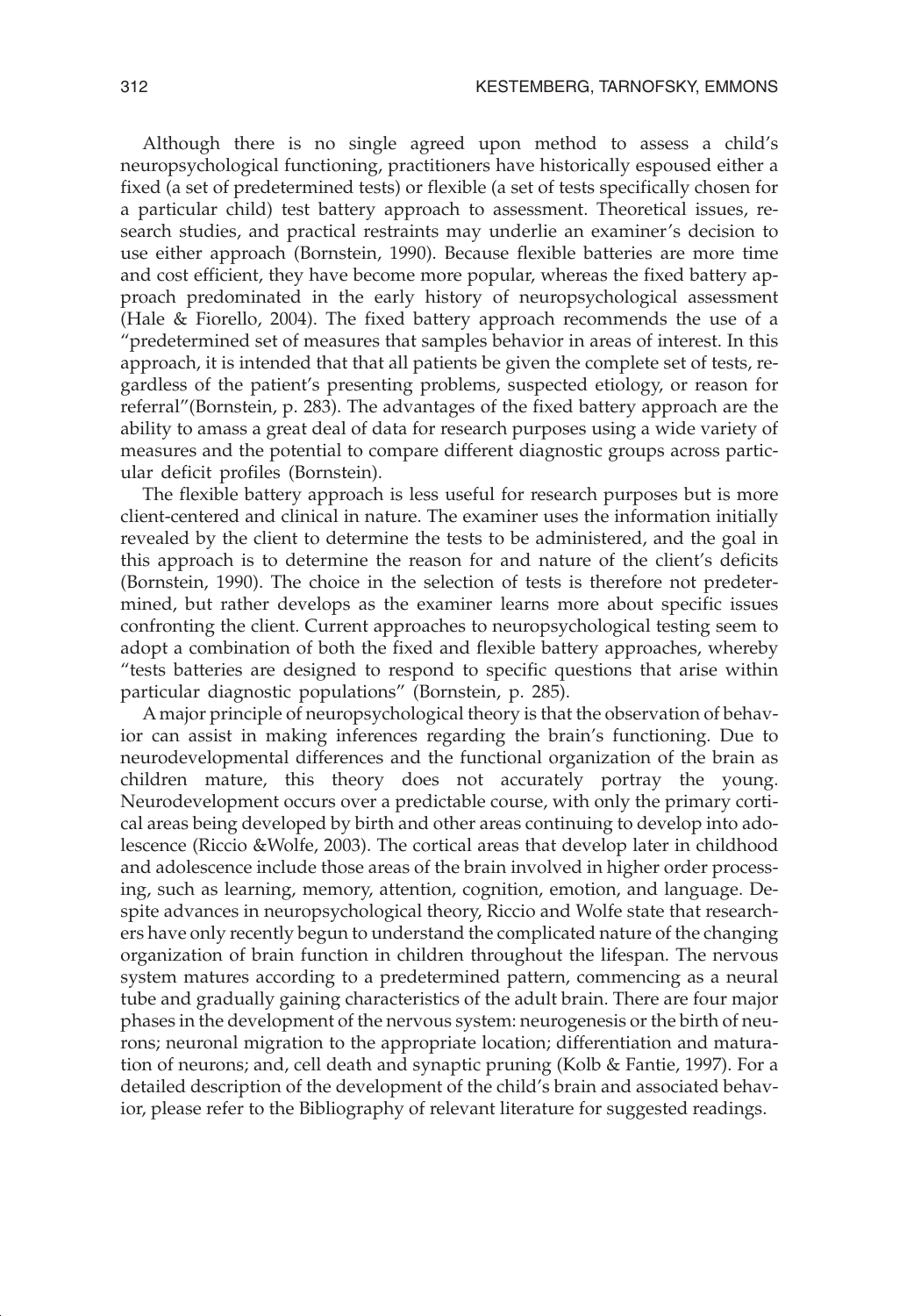### IMPLICATIONS FOR PRACTICE

Laura B Kestemberg Ph.D - James E. Tobin Library - 13/12/2017

According to Reynolds and Fletcher-Janzen (1997), child neuropsychology is no longer confined to the clinical setting, but is present in the schools. In the school setting, "personnel actively assess soft neurological signs (that may or may not affect learning) and they communicate directly with child neurologists and neuropsychologists who evaluate the hard neuropsychological signs" (p. xi). As neuropsychological issues become more prominent in school systems, school psychologists may be called upon to evaluate neuropsychological functioning. School psychologists are commonly exposed to children with various neurological syndromes such as epilepsy and autism, as well as those children recovering from traumatic brain injury, brain tumors, and pediatric stroke.

The neuropsychological assessment and treatment of children represents a distinct challenge requiring specific training that may or may not be included in the repertoire of a traditional school psychologist. According to the American Psychological Association's (APA) Division of Clinical Neuropsychology, a proficient neuropsychologist must demonstrate evidence of successful training in neuropsychology and neuroscience at an accredited university, two or more years of supervised training of the application of neuropsychological services, formal licensing and certification, and peer review of competency (APA, 1989). When appropriately trained, the school psychologist can serve as a case manager, consultant, evaluator, and counselor to children with needs stemming from neurological conditions (Walker, Boling, & Cobb, 1999). A developing focus on neuropsychological issues is reflected in the National Association of School Psychologists' (NASP) standards for training and field placement programs in school psychology (NASP, 2000). According to Walker et al., "the broadening of the role of the school psychologist into the areas of neuropsychology and brain injury seems to be a natural progression of their training" (p. 138). GIGAL ASSESSMENT<br>
IMPLICATIONS FOR PRACTICE<br>
IONS and Fletcher-Janzen (1997), child nee<br>
dividely assess of the<br>
networp sasses of the state of the state of the state of the state<br>
tively communicate the large large that h

School psychologists who have received training in providing neuropsychological services to children should be cognizant of the specific factors that impact upon the assessment of CLD children. For example, when reviewing the use of neuropsychological tests for CLD populations, several issues arise. Such issues include the use of too few individuals from diverse cultures in the standardization of instruments (Horton, Carrington, & Lewis-Jack, 2001); specific problems related to translation of tests (Ardila, Rosselli, & Puente, 1994; Cohen & Spenciner, 1998; Sattler, 1988); as well as the paucity of information pertaining to the behavioral and social-emotional assessment of CLD individuals (Merrell, 2003). When conducting neuropsychological assessments of CLD children, concerns are even more pronounced. The combination of the fields of child neuropsychology and multicultural neuropsychology into the interdisciplinary field of neuropsychological assessment of CLD children and adolescents represents an initial effort to establish a clinical and research base for an underserved population. It is a challenge, therefore, to utilize a scientist-practitioner model to ascertain best practice for comprehensive neuropsychological assessments of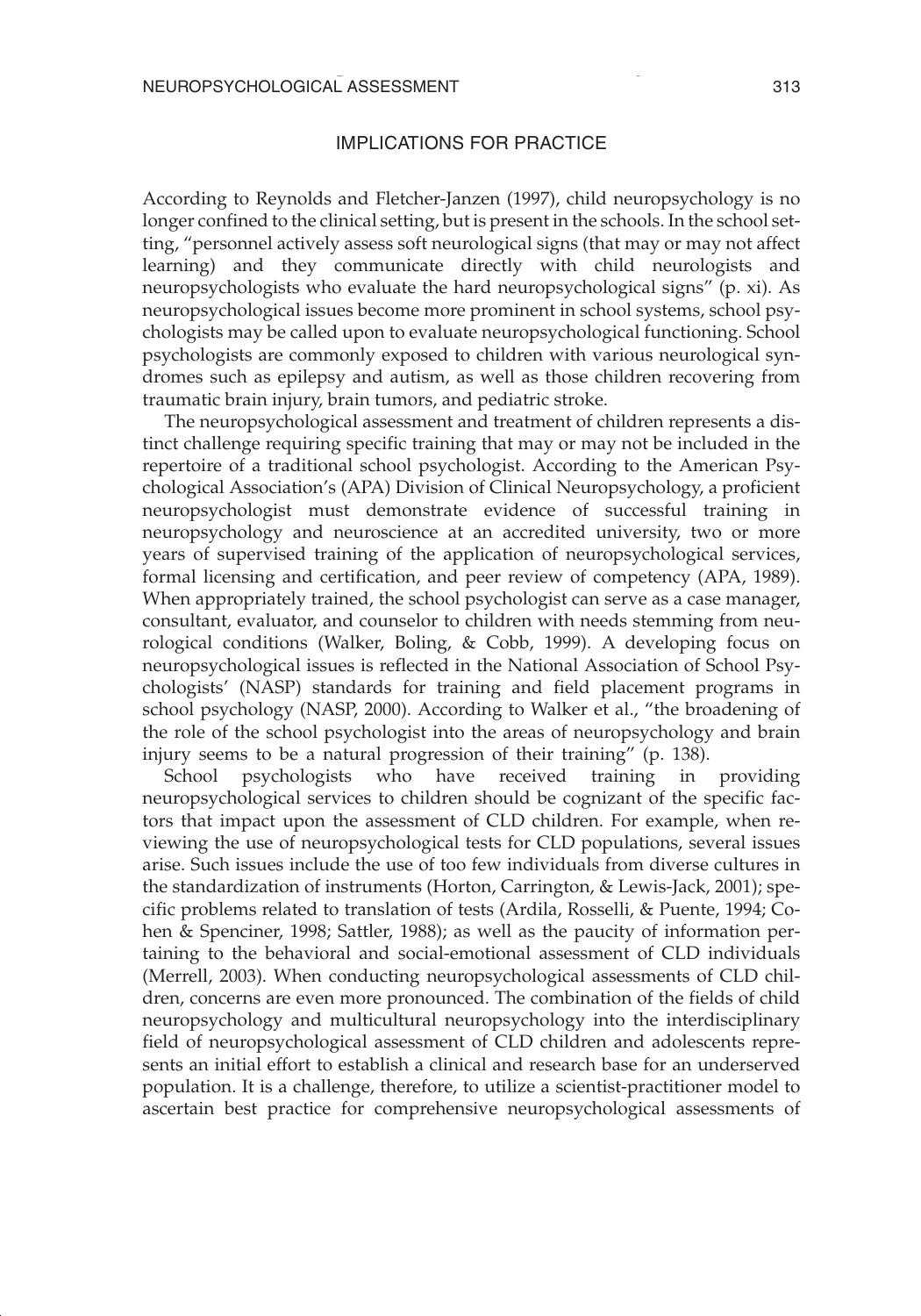CLD children and adolescents that result in valid findings and guide appropriate treatment. However, given that school psychologists are increasingly involved in the neuropsychological assessment of CLD children, it is important that they have guidelines that provide a framework for these assessments. The next section suggests domains of functioning to assess and special considerations for the assessment of CLD children.

#### IMPLEMENTATION AND APPROACHES

There is a wide range of domains of functioning investigated by neuropsy chologists in a general child neuropsychological evaluation. For example, clinical and family history, behavioral observations, attention and concentration, language ability, verbal and nonverbal memory, intelligence, executive functioning, visual-spatial skills, processing speed, emotion, and behavior are among the domains that may be included in a comprehensive neuropsychological assessment. The following sections will discuss components of a comprehensive neuropsychological assessment with an emphasis on the areas that should be highlighted in the assessment of CLD children: level of acculturation, language proficiency, and language development.

Acculturation level. The effect of acculturation on an individual's performance on cognitive tests has been well documented (Gopaul-McNicol & Armour-Thomas, 2002). However, there remains a "notable absence of a body of established and cohesive research directly relating multicultural concerns to neuropsychological assessment" (Friedman & Clayton, 1996, p. 292). The assessment of neuropsychological functioning is not free of the cultural and racial biases that are commonly found in other psychological assessments (Horton, Carrington, & Lewis-Jack, 2001). Most psychological research defines the concept of acculturation as the learning of culture that occurs due to contacts between members of two or more groups (Berry, 1980). Acculturation is a complicated process that can occur at both the societal and the individual level (Szapocznik, Scopetta, Kurtines, & de los Angeles-Aranalde, 1978). Earlier definitions of acculturation proposed that individuals lost or discarded their native culture and language, however, it has been more recently defined as a fluid process that includes an ongoing interchange involving adaptation and adjustment in the beliefs, values, and behaviors of people who have migrated to a new culture (Guarnaccia & Rodriguez, 1996; Marin, 1992), without the intentional or unintentional loss of beliefs, values, and behaviors of their native country. Of great importance to the understanding of acculturation is that it is conceived as a fluid and unending process (Berry, Trimble, & Olmeda, 1986). KESTEMBERG, TAR<br>
bescents that result in valid findings and<br>
given that school psychologists are increa<br>
and assessment of CLD children, it is im<br>
rorovide a framework for these assessment<br>
ldren.<br>
MrLEMENTATION AND APPROA

Echemendía and Julian (2002) have described the measurement of the acculturation of children as potentially more complex than the measurement of adult acculturation. When evaluating the acculturation of children, it is important to consider family contexts and sociocultural factors within the home and neighborhood environments. The evaluation of acculturation level for adolescents is further con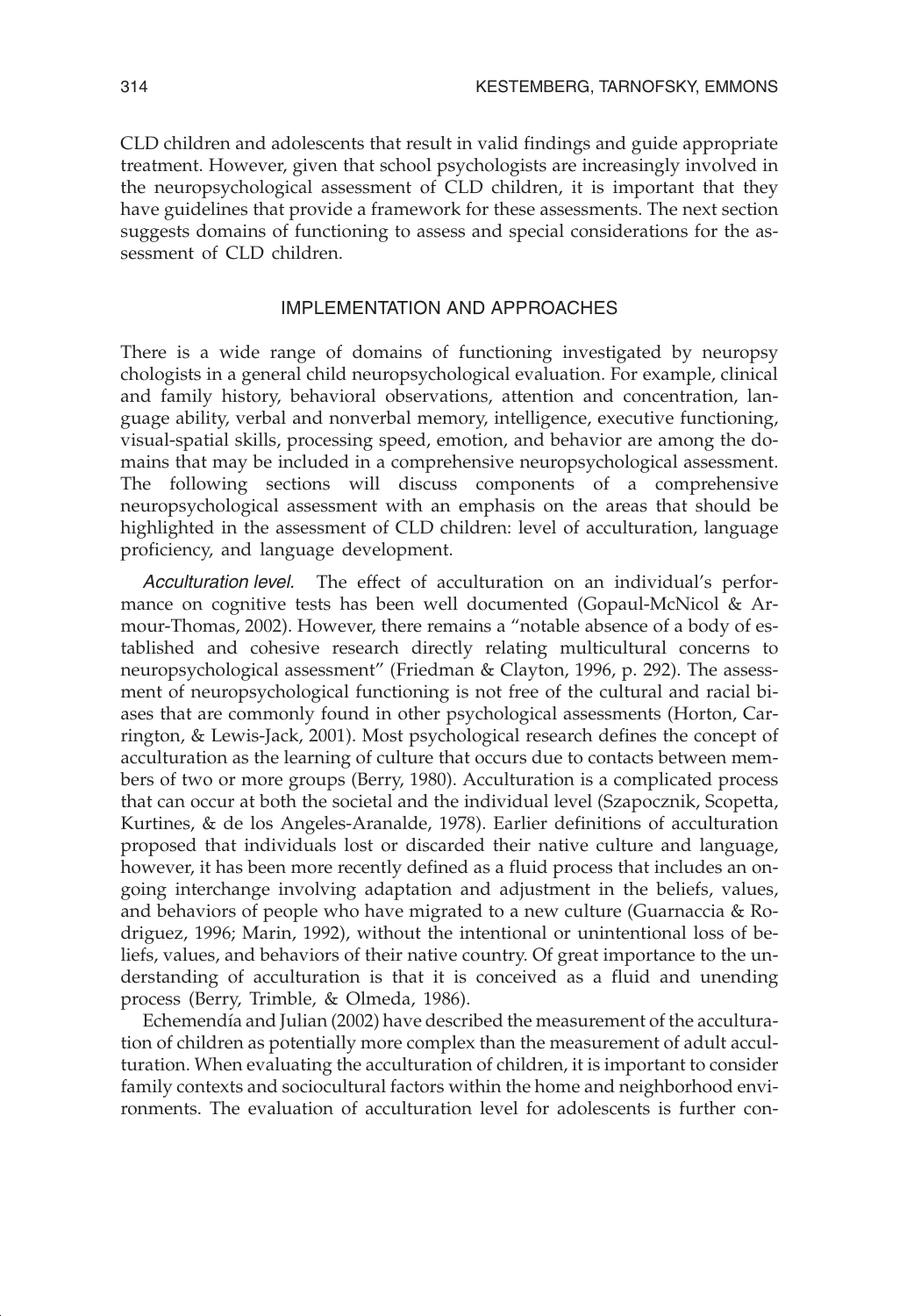founded by struggles with ethnic/racial identity and "issues regarding adulthood vs. childhood" (Echemendía & Julian, p. 186).

Laura B Kestemberg Ph.D - James E. Tobin Library - 13/12/2017

Berry (1980) has suggested that there are six areas of psychological functioning where acculturation has a direct effect: language, cognitive styles, personality, identity, attitudes, and acculturative stress. Berry argued that, as an individual undergoes the process of acculturation, changes occur in each of these six areas. As many of these areas strongly relate to the process of a neuropsychological assessment, it is essential that a CLD child's acculturation level be assessed prior to the evaluation of functioning in other domains. According to Gopaul-McNicol and Armour-Thomas (2002), this information is typically identified through the administration of a checklist, rating scale or questionnaire. These tools enable an examiner to "seek information about an examinee's value orientations, language dominance and proficiency, prior knowledge, culture-specific attitudes, food practices, level of participation in ethnic organizations, and traditional holiday celebrations" (Gopaul-McNicol & Armour-Thomas, p. 56). It is also important to gather information regarding immigration circumstances, community and school factors affecting acculturation, familiarity with and attitude toward formal testing practices, home language, financial stability, SES in the host country and country of origin, and other factors in a thorough clinical interview (Echemendía & Julian, 2002). GICAL ASSESSMENT<br>
res with ethnic/racial identity and "issues<br>
cenemedia & Julian, p. 186).<br>
suggested that there are six areas of psych<br>
m has a direct effect: language, cognitive<br>
and acculturation, changes occur in each

Language proficiency and development. An essential component of a neuropsychological evaluation of a CLD child is the assessment of language proficiency (Harris, Echemendía, Ardila, & Rosselli, 2001; Puente & Ardila, 2000; Rogers, 1998). Language proficiency impacts upon many facets of the CLD child's functioning, such as learning, socialization, and acculturation. According to Gopaul-McNicol and Armour-Thomas (2002), acculturation level and language proficiency are interdependent, despite their theoretical distinctions. A CLD child is likely to be bilingual or multilingual and alternating intermittently between each language (Centeno & Obler, 2001). A valid neuropsychological assessment, therefore, should consider a child's language proficiency in native and second languages.

Several factors may influence CLD children's linguistic abilities and expertise such as age, cognitive ability, sequence in which languages were acquired, dominant academic language, language context, attitudes toward each language, verbal ability, as well as neuropsychological and organic factors (Puente & Ardila, 2000). For example, Cummins (1984) suggested that younger children more quickly acquire a second language than older children. It has been suggested that monolingual children be assessed in their dominant language and bilingual children be assessed in their first and second languages (Rogers, 1998). It is also important that a thorough history of the development and use of each language be assessed as this may influence the choice of language for the assessment. For example, evaluating a child in her or his native language because the child speaks that language at home may be inappropriate if the child is more proficient and comfortable communicating in her or his second language. Additionally, throughout the process of acculturation, language dominance may shift between native and second languages.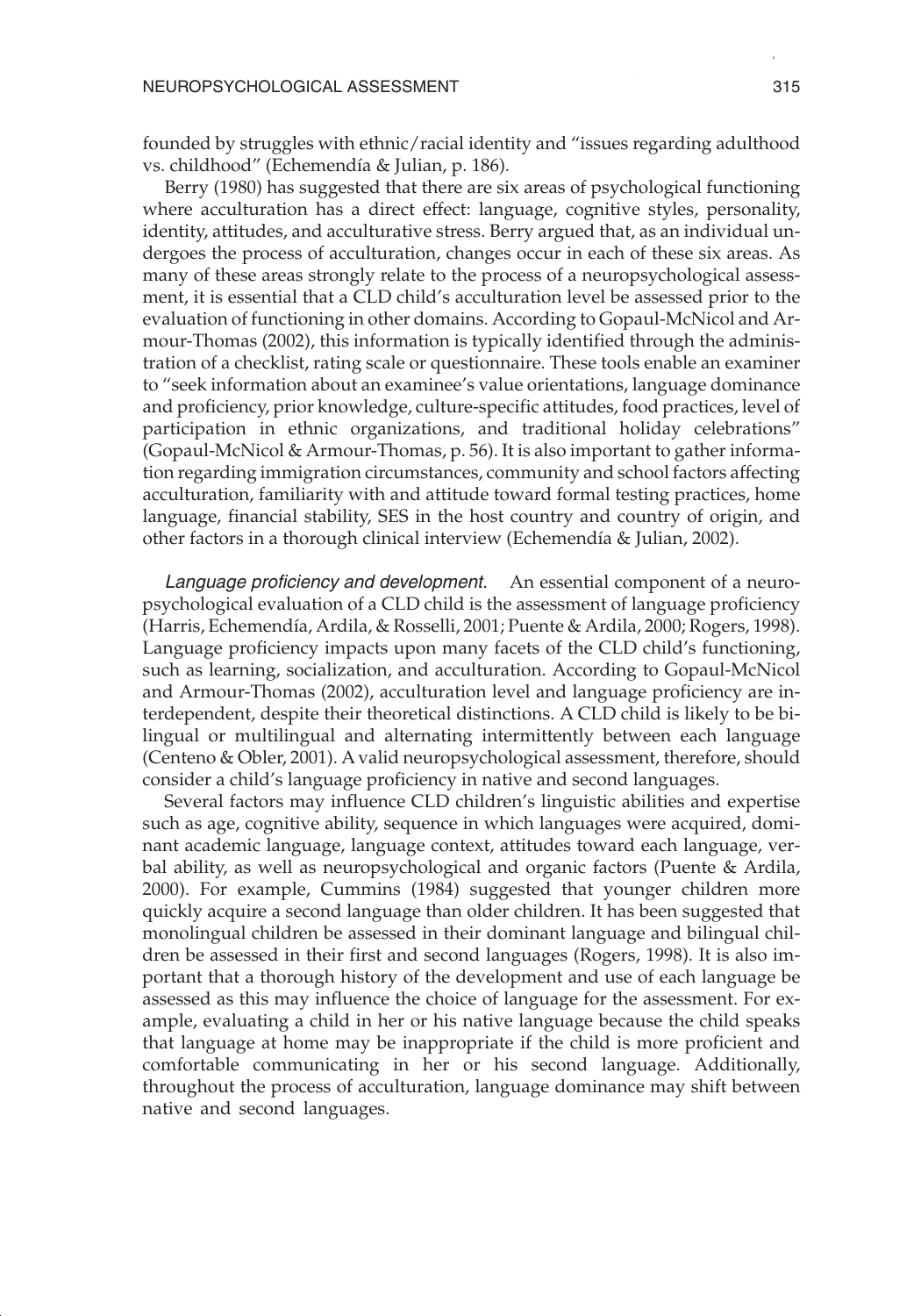When assessing language proficiency, it is also important to consider the differential development of basic communication second language skills and the ability to use a second language on academic and cognitively demanding tasks (Cummins, 1984). Cummins suggests that the ability to converse at a basic level develops within the first two years of exposure to a language, while the ability to effectively utilize a second language in an academic setting requires five to seven years of exposure. Therefore, the evaluator must keep the differential rate of second language skill development in mind when evaluating and interpreting the child's linguistic skills. Furthermore, as children gain second language fluency, their first language skills may regress (Fradd, Barona, & Santos de Barona, 1989). It is important, therefore, to obtain current language proficiency results prior to conducting the neuropsychological evaluation of a CLD child.

Laura B Kestemberg Ph.D - James E. Tobin Library - 13/12/2017

The examiner conducting the neuropsychological evaluation must be familiar with the language development of CLD children so that disorders are not inaccurately diagnosed or overlooked. For example, the mixing of words and phrases between languages is a common behavior exhibited by many CLD children that does not necessarily reflect a neuropsychological deficit (Puente & Ardila, 2000). In addition to formal testing, informal conversation with a CLD child in both languages may provide additional insight into her or his higher reasoning skills, language organization ability, attention, as well as other domains of functioning.

Although a common practice when working with CLD individuals is the use of interpreters and translators to assist in the neuropsychological assessment, this practice is highly discouraged (Ardila, Roselli, & Puente, 1994; Harris et al., 2001; Puente & Ardila, 2000; Rogers, 1998). Interpreters and translators may not be familiar with the purpose, concepts and terminology of psychological tests and may create translations that although are literally correct do not make sense to the examinee (Puente & Ardila). Subtleties of the examinee's behaviors may also be overlooked. Additionally, administering a translated version of a test, standardized and normed in English, may alter the psychometric properties of the test (Puente & Ardila; Rogers). Therefore, it is important that examiners be proficient in the child's dominant language and personally administer all tests in the neuropsychological battery. KESTEMBERG, TAR<br>
nguage proficiency, it is also important to chasic communication second language shapes that the ability to converse<br>
numins suggests that the ability to converse the variance in the string reprefore, the

When collecting information regarding language functioning, the examiner should be aware that neuropsychological delays in language can be evident in both the native and second language as seen in the "characteristics of acquired aphasia, dysarthria, apraxia, and traumatic brain injury" (Rhodes, Kayser, & Hess, 2000, p. 326). Once acculturation level, language proficiency, and language development have been adequately assessed, the examiner can be more confident in assessing other, more traditional domains of neuropsychological functioning.

Clinical interview and behavioral observations. Gathering specific information pertaining to the child's background is one of the initial stages of any comprehensive neuropsychological assessment. A detailed summary of historical information improves the examiner's ability to establish rapport, identify cultural variables, conduct valid assessments, provide accurate diagnoses, and design ef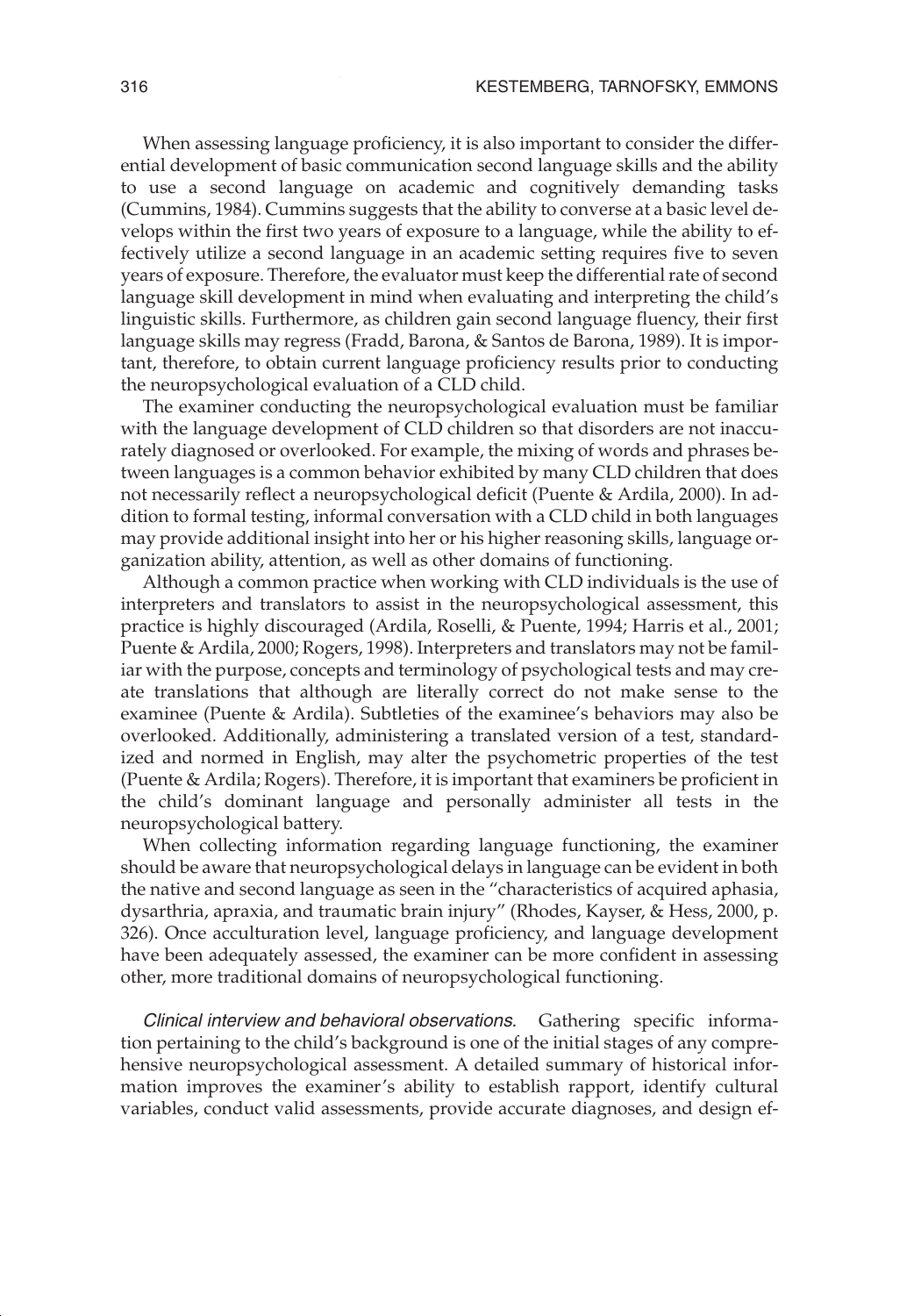fective interventions (Sattler, 2001). Clinical interview and behavioral observation data provide the examiner with information that is important to the interpretation of the examinee's performance on other measures in the neuropsychological battery (Strub & Black, 1993).

Laura B Kestemberg Ph.D - James E. Tobin Library - 13/12/2017

While acquiring the necessary background history, the examiner gathers information from behavior observations, family or caretaker interviews, and a child interview. According to Strub and Black (1993), the clinical history may include a description of present illness, relevant organic behavioral symptoms, and psychiatric symptoms as well as birth, developmental, academic, and family histories. Additionally, a thorough developmental history should provide a review of pregnancy, labor, and delivery; acquisition of developmental milestones in language, motor, behavioral, and emotional domains; illnesses, accidents, drug and alcohol or toxin exposure; and, hospitalizations that may be relevant to present levels of functioning.

Despite the informal nature of the clinical interview, this process is susceptible to the same cultural concerns raised by more formal measures. Families in some cultures may have a greater or lesser degree of involvement with the interview process. Individuals from certain cultures may be more or less hesitant about discussing personal or family problems with non-family members (Sattler, 2001). Newly immigrated families may be preoccupied with pressing issues such as seeking housing and employment. For many CLD groups, extended family members should be involved in the interview process, as they play a significant role in child-rearing (Gopaul-McNicol & Armour-Thomas, 2002). Issues of loyalty and respect for elders may impact upon the CLD child's willingness to discuss negative feelings about parents to a stranger (Gopaul-McNicol & Armour-Thomas). Variations in cultural norms regarding eye contact, facial expressions, body posture, and interpersonal space may also be a source of misinterpretation of nonverbal cues when assessing CLD individuals (Sattler). These nonverbal cues may be more important indicators than spoken words when working with many CLD children and their families (Marlowe, 2000). GICAL ASSESSMENT<br>
18 (Sattler, 2001). Clinical interview and be anniner with information that is important<br>
1993). Clinical interview and be neurror to a the neurror of the mecassary background history, the exion observati

The examiner may identify additional data of particular importance to the understanding of presenting concerns. For example, the interview may highlight the political climate of the CLD child's country of origin, factors that influenced family emigration, trauma incurred, family values and customs, and acculturation history (Gopaul-McNicol & Armour-Thomas, 2002). The examiner should also be aware of differences in acculturation levels between parents and children, which may impact the reason for referral and interview. Additionally, determining a family's attitude toward mental health services and providers may facilitate the interview and assessment processes.

Direct observation is another method of data collection that provides an opportunity to examine an individual's behavior as well as the environmental context of the behavior (Merrell, 2003). Observations of a child also allows the examiner to assess gross motor functioning, including gait and balance, and fine motor functioning, including grasping ability and left-right discrimination (Riccio & Wolfe, 2003). The examiner should compare the identified child's behaviors with those of chil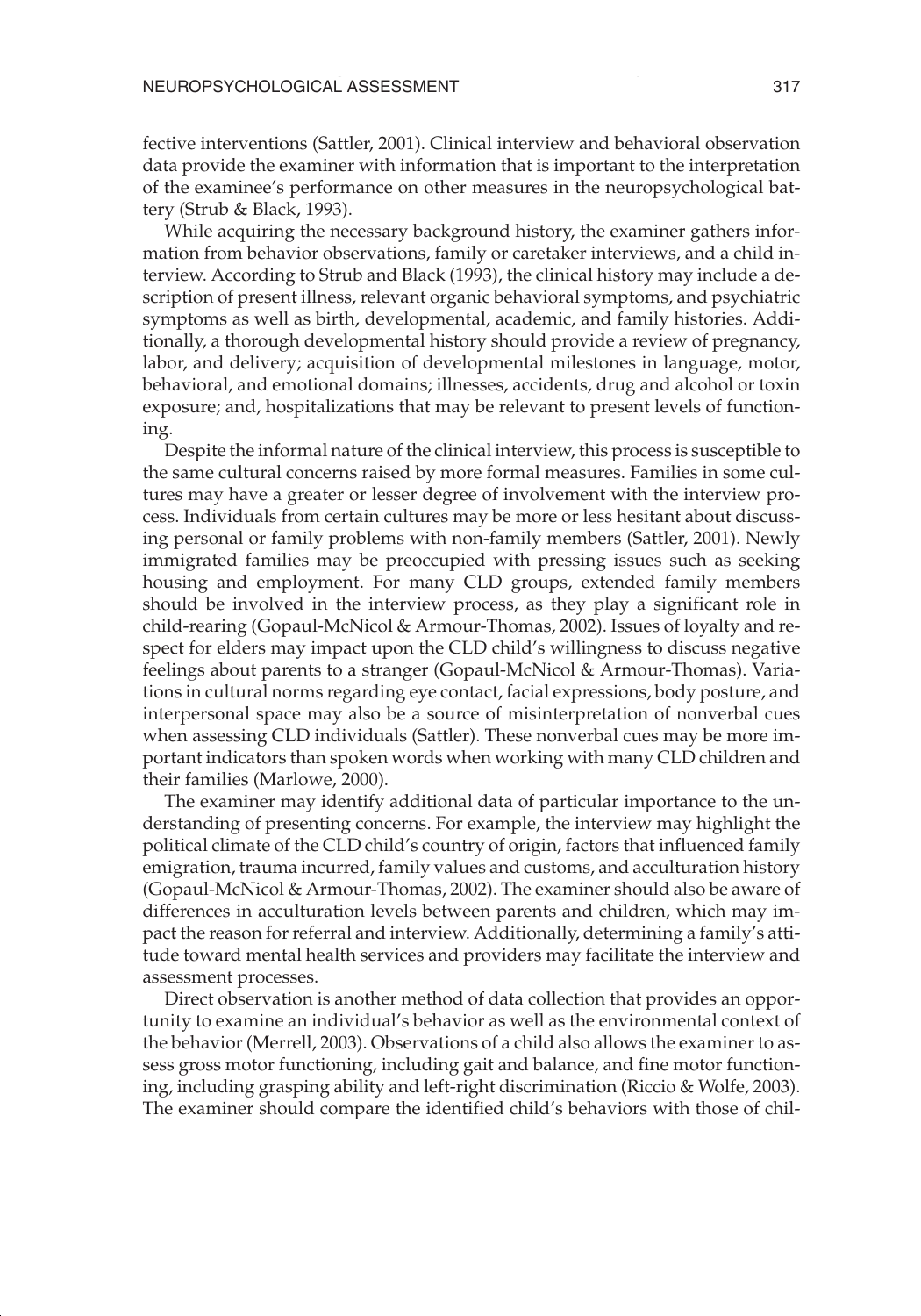dren of similar backgrounds as well as children who are in the majority group (Merrell). Home visits and direct observation are often the most effective manner of gathering information about the functioning of a CLD preschool child and her or his family background (Marlowe, 2000). Home visits, however, may be considered intrusive in some cultures.

Given their significance, examiners must take appropriate steps to maximize the effectiveness of the direct observation and interview processes. Effort on the part of the examiner to communicate warmth as well as to provide information about the duration and scope of the interview may alleviate the anxiety of the individual and family (Nell, 2000). Asking direct questions may be more or less effective than allowing for an open-ended conversation, depending on the cultural background of interview participants (Marlowe). Additionally, learning about the CLD child's culture and language, considering culturally-relevant factors when attempting to establish rapport, avoiding technical jargon, and making an attempt at understanding the cultural perspectives of the child and the family may improve the effectiveness of interviews with CLD children (Sattler, 1998; as cited in Merrell, 2003). Understanding the communication style of the family and the perception of a disability may also facilitate the assessment (Cohen  $\&$ Spenciner, 1998). The examiner should also make an effort to fully inform the family of the assessment process and the reason for the detailed nature of the interview (Marlowe, 2000). When a family member fully understands the nature of the examination and interview, it is likely that she or he will participate more fully in the process. KESTEMBERG, TAR<br>
mounds as well as children who are in that<br>
and direct observation are often the most<br>
a hout the functioning of a CLD preschoot<br>
(Marlowe, 2000). Home visits, however, the<br>
diff (Marlowe, 2000). Home visi

Attention, concentration, and orientation. Assessment of attention, concentration, and orientation are basic components of a neuropsychological evaluation. Problems within these domains are often the impetus for a child coming to the attention of a mental health professional. Issues with attention and concentration are symptoms frequently associated with referral for a neuropsychological evaluation (Riccio & Wolfe, 2003). The construct of attention consists of "several different capacities or processes that are related aspects of how the organism becomes receptive to stimuli and how it may begin processing incoming or attended-to excitation" (Lezak, 1995, p. 39). Attention is a prerequisite skill for higher-level cognitive functions. Concentration, a highly related construct, refers to vigilance or the ability to sustain attention over a period of time (Strub & Black, 1993). Before assessing complex functions such as memory, attention and concentration must be evaluated. Orientation refers to an awareness of self in relation to surroundings (Lezak). Relevant areas to assess may include orientation to person, place, and time.

Referral for a neuropsychological evaluation is often made by the school system. A CLD child unfamiliar with the educational system may not speak the mainstream language and may appear to have a deficit in the areas of attention, concentration, or orientation. The CLD child may also process directions in a second language and can appear to exhibit deficits in attention, concentration and orientation. The deficits may be more accurately defined as a period of acculturation to the new environment as well as lack dominant language skills. Anxiety experienced by the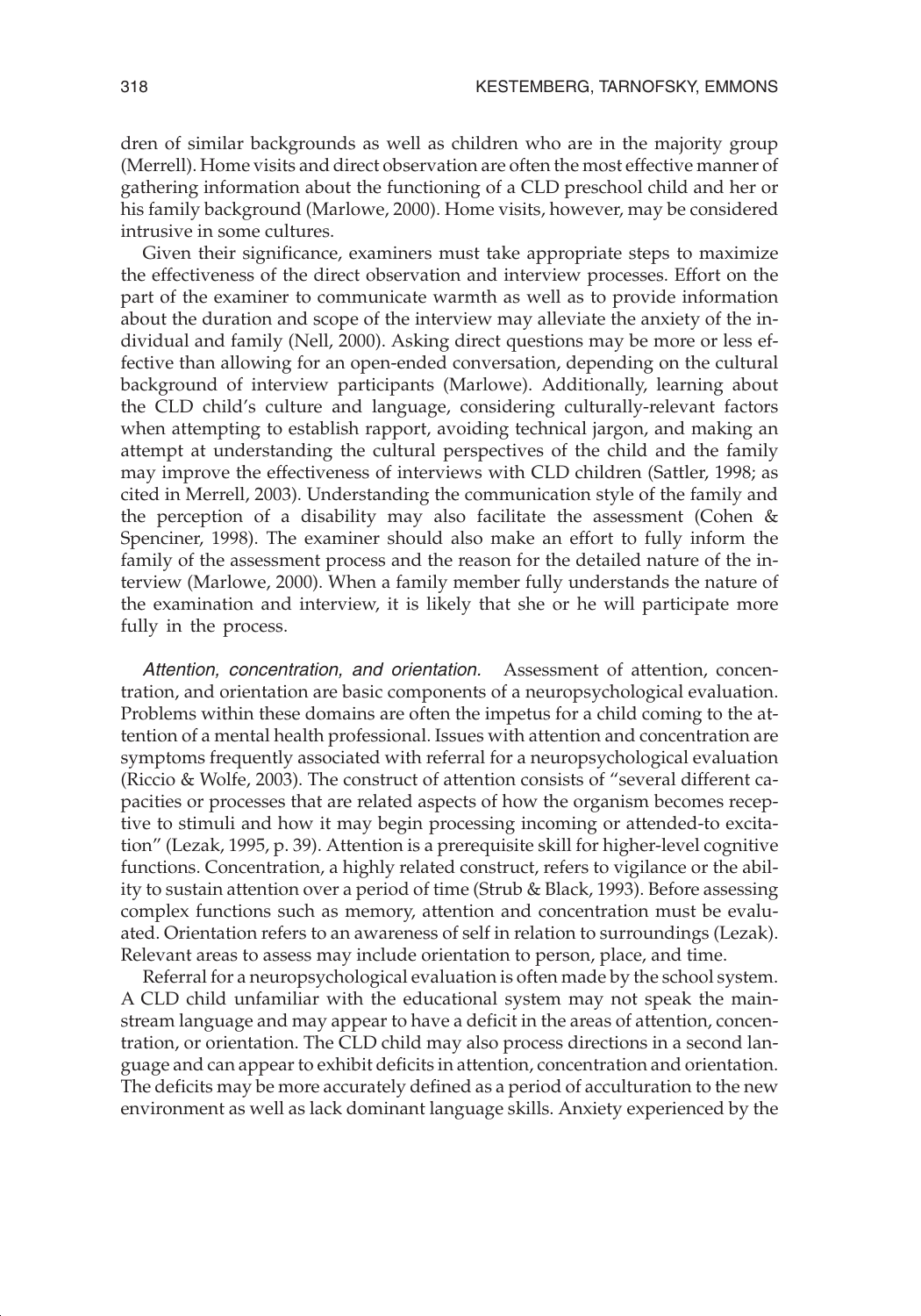child can impact these domains. A CLD child may also have difficulty with orientation because of a lack of familiarity with her or his adoptive country.

It is important, therefore, to consider carefully culturally-relevant factors when a CLD child presents with deficits in attention, concentration, or orientation. While a number of rating scales exist for the assessment of attention, Barkley (1998) indicates that the best measure of attentional functioning is direct observation. A continuous performance task (CPT) is often used to measure attention (Riccio & Wolfe, 2003). Current CPT's are predominantly administered on a personal computer and may pose an unfair challenge to a CLD child unfamiliar with such devices. Additionally, unforeseen language demands may make it difficult for the CLD child to interpret directions for a CPT. Riccio and Wolfe also note that the most effective assessments of attention, concentration, and orientation involve multi-modal measures including tests presented in visual and auditory domains.

Intelligence. The neuropsychological domain of intelligence and the assessment tools traditionally utilized have been a source of intense social controversy since the early 1900s (Reynolds, 2000). The actual construct of intelligence and the factors of which it is comprised, the predictive utility of intelligence tools, as well as the social implications of intelligence testing such as labeling effects remain discussions ever present in the field. While intelligence will be briefly described in this chapter, a more detailed description of the cognitive assessment of CLD children is provided within this text.

Discussion of the relevance of intellectual assessment with CLD children may engender vehement opposition based on the premise that this population has not been exposed to cultural circumstances similar to those of the white middle class (Reynolds & Kaiser, 2003). According to Nell (2000), formal schooling and familiarity with classroom skills (such as paying attention and following directions) impact significantly upon test performance. Additional issues that have been raised with regard to the assessment of CLD children include the few tests developed for such populations (Cohen & Spenciner, 1998), the possibility that students from CLD backgrounds may have had less exposure to formal testing than other students (Cohen & Spenciner; Nell, 1999, 2000), and the relative important of speed, a component important in many assessment measures, across cultures (Nell, 1999; Sattler, 1988). GICAL ASSESSMENT<br>
ese domains. A CLD child may also have de k of familiantity with her or his adoptive enterfore, to consider carefully culturally-re with deficitis in altention, concentration, oncentration, once these cas

Sattler (1988, 2001) proposed arguments that support intelligence testing with children who are ethic minorities. These arguments included the usefulness of current levels of ability, access to special programs and services, program evaluation, and identification of unequal opportunities available to different groups. Furthermore, regarding the issue of test bias, it has been suggested "that the hypothesis of cultural bias on tests is not a particularly strong one at present" (Reynolds & Kaiser, 2003, p. 555).

It is recommended that more than one measure be used to assess the intellectual abilities of CLD children (Ochoa, 2003). Additionally, it is cautioned that assessing the intelligence of CLD children in English may not provide valid results. Alternatives to traditional assessment batteries include nonverbal tests that measure "es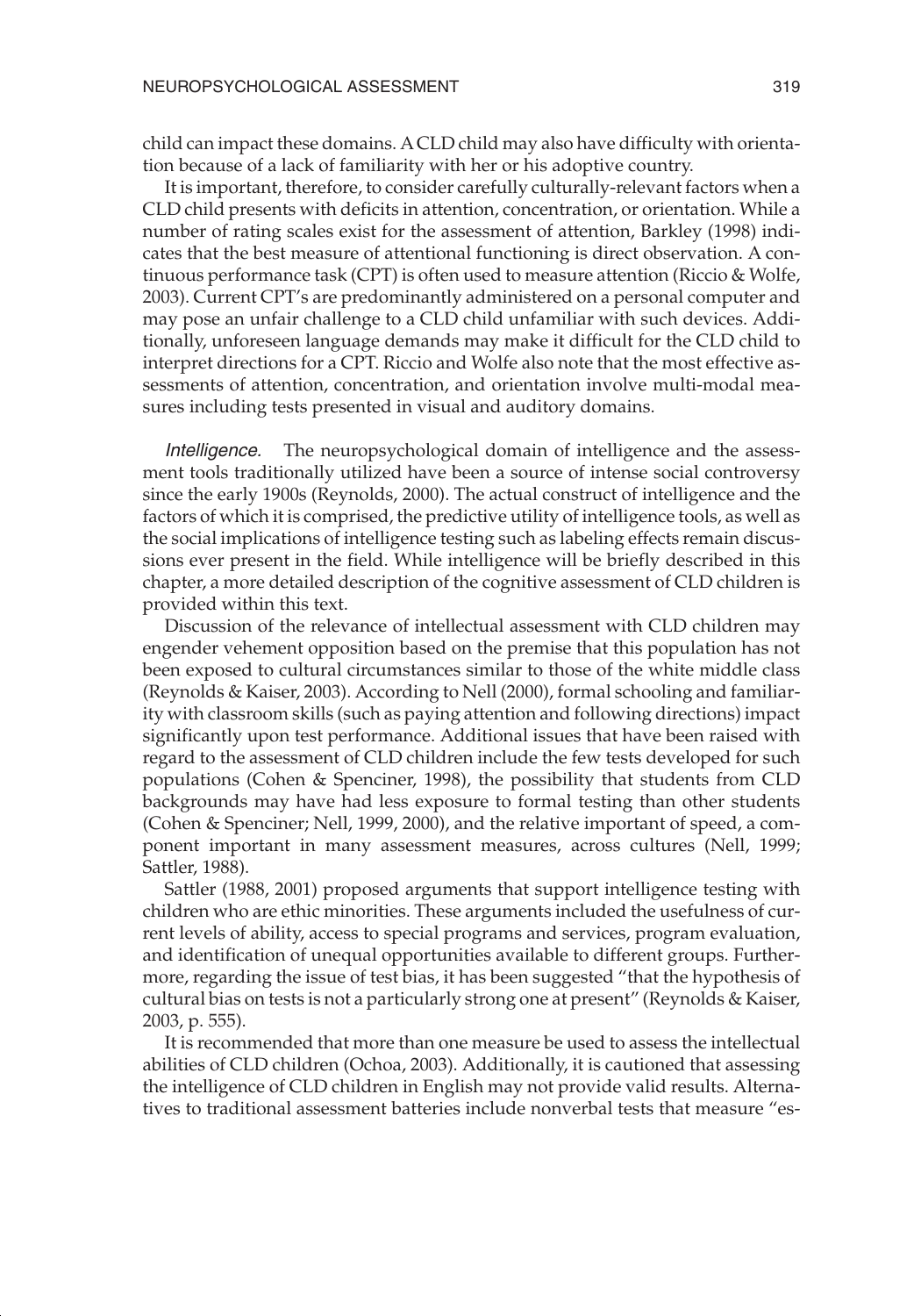sentially the same construct" as general intelligence tests with verbal and nonverbal content (Bracken & Naglieri, 2003, p. 247). Examiners using nonverbal measures of intelligence are cautioned to review the standardization procedures to determine the instrument's appropriateness for the CLD child. When interpreting the results of cognitive assessments with CLD children, it is important that the examiner acknowledge the relevant limitations of the test (Ochoa).

Visuoconstructive skills. Visuoconstructive skills "combine perceptual skill with motor response in the context of a spatial task" (Lacks, 2000, p. 401). The measurement of these skills is an important component of a neuropsychological evaluation, as visuospatial skills involve many brain functions. Measures involved in the assessment of visuoconstructive skills involve timed and untimed tasks that require a child to assemble parts of puzzles, determine the gestalt of figures, and copy designs in a structured or freehand format (Lacks). These skills are most frequently compromised by damage to the brain (Lezak, 1995).

The existence of ethnic differences in visuoconstructive performance has been documented (Mayes, Jahoda, & Neilson, 1988). Rather than being a reflection of neurological deficits, variation in performance may be explained by a difference in subjects' familiarity with these tasks and cultural differences in the interpretation of visual stimuli (Gopaul-McNicol & Armour-Thomas, 2002). In addition, the limited time provided for visual spatial measures is often insufficient for CLD children who may not have an internalized appreciation for working quickly (Gopaul-McNicol & Armour-Thomas; Nell, 2000).

In assessing CLD children's visuoconstructive skills, it is necessary to modify traditional administration procedures, combining a quantitative approach with one that is more qualitative (Gopaul-McNicol & Armour-Thomas, 2002; Nell, 2000). It is important to observe a child's behavior and approach to the visuoconstructive task in order to gain a more comprehensive understanding of CLD children's strategies. Testing limits is especially important when assessing the visuoconstructive functioning of CLD children. Adding time may allow an examiner working with a CLD child to determine whether errors are clinical or cultural in origin (Gopaul-McNicol & Armour-Thomas).

Processing speed. Processing speed is a measure of how quickly simple perceptual or mental operations can be performed (Hedden et al., 2002). Processing speed is sensitive to brain damage, is related to a variety of cognitive skills, and requires children to maintain focused attention and concentration. Studies have found that CLD individuals perform significantly poorer on measures of processing speed than European Americans (Nabors, Evans, & Strickland, 2000; Puente & Ardila, 2000). However, these differences may not be due to neuropsychological differences but may be influenced by cultural factors. Some CLD children may favor thoughtful deliberation over speed, thus negatively affecting their processing speed performance (Nell, 2000; Puente & Ardila, 2000). Lack of experience with performing tasks accuratelyunderatimeconstraintmayalsoaffecttheperformanceofaCLDchild. KESTEMBERG, TAR<br>
istruct" as general intelligence tests with v<br>
is & Naglieri, 2003, p. 247). Examiners<br>
ce are cautioned to review the standardiza<br>
enterative appropriateness for the CLD childer. It is imple-<br>
the relevan

When assessing the processing speed of a CLD child, it is important to give children a thorough explanation of what is expected of them for processing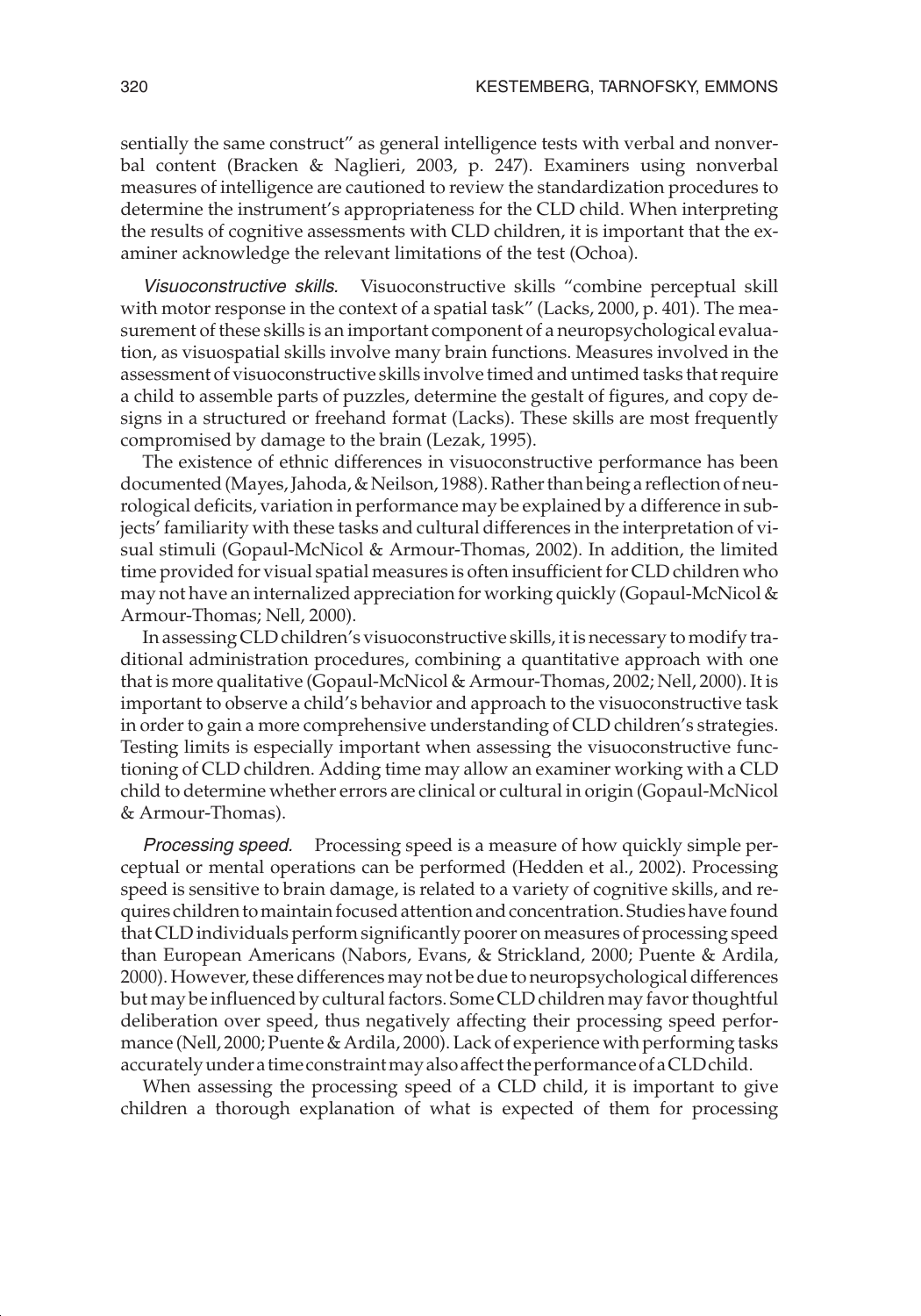speed tasks. The examiner should clarify that the child must work as quickly and accurately as possible. Practice with processing speed tasks may also benefit CLD children if they will be evaluated with traditional measures.

Laura B Kestemberg Ph.D - James E. Tobin Library - 13/12/2017

Memory. Memory refers to the encoding, storage, and retrieval of information (Parkin, 2001). Much research in the area of memory focuses on declarative memory, or the learning and recalling of information, objects, and events (Lezak, 1995). Procedural memory refers to the memory of actions such as walking, talking, dressing, and eating (Lezak, 1995). There are several distinct types of memory that have been investigated including short-term memory, working memory, and long-term storage and retrieval skills. Short-term memory involves the apprehension and immediate use of information (Woodcock, 1993). Working memory refers to the process "involved in the temporary maintenance and manipulation of information" (Baddeley, 2002, p. 85). Long-term storage and retrieval consists of the ability to store information in long-term memory and then to retrieve it later through associations (McGrew & Flanagan, 1998; Woodcock, 1993). Distinctions also exist between verbal memory and nonverbal memory. Learning represents a complex array of memory-related tasks. As children experience events in academic and social environments, they rely on all aspects of memory functioning. Neurological disorders may affect a child's ability to encode, store, and retrieve information needed for learning (Riccio & Wolfe, 2003). GICAL ASSESSMENT<br>aminer should clarify that the child must<br>ble. Practice with processing speed tasks rill be vealuated with traditional measur<br>ory refers to the encoding, storage, and<br>Much research in the area of memory fo

There are specific issues that the examiner needs to consider when assessing a CLD child's memory functioning and these issues may differ as a function of the specific culture. For example, in the United States, individuals are accustomed to repeating a seven-digit sequence when using the telephone whereas Spanish-speakers tend to cluster numbers by two and three numbers (Ardila et al., 2000). Additional consideration needs to be given to familiarity with the content of specific instruments. For example, list learning tasks often used to assess memory function tend to include culture-specific words. Factors such as lack of familiarity with the testing situation may also impact upon memory functioning in that reduced comfort can be expected to heighten anxiety and potentially decrease the child's performance.

Research on CLD individuals and working memory suggests that when assessment tasks involve digits (e.g., traditional digit span tests), even with Arabic numbers, which are familiar to many cultures other than mainstream American culture, cultural differences emerge (Trey et al., 2002). Cultural differences on these digit tasks have been suggested to be related to linguistic differences between spoken languages (e.g., length of time it takes to articulate the numeral). Visual spatial measures of working memory have been found to not be as significantly influenced by culture (Trey et al.). Luer et al. (1998) further caution that nonverbal or visual memory span tasks are culturally fair only if the stimuli are difficult or impossible to verbalize or memorize verbally. This again corresponds to the concept that linguistic differences impact time to encode information, which in turn impacts memory span.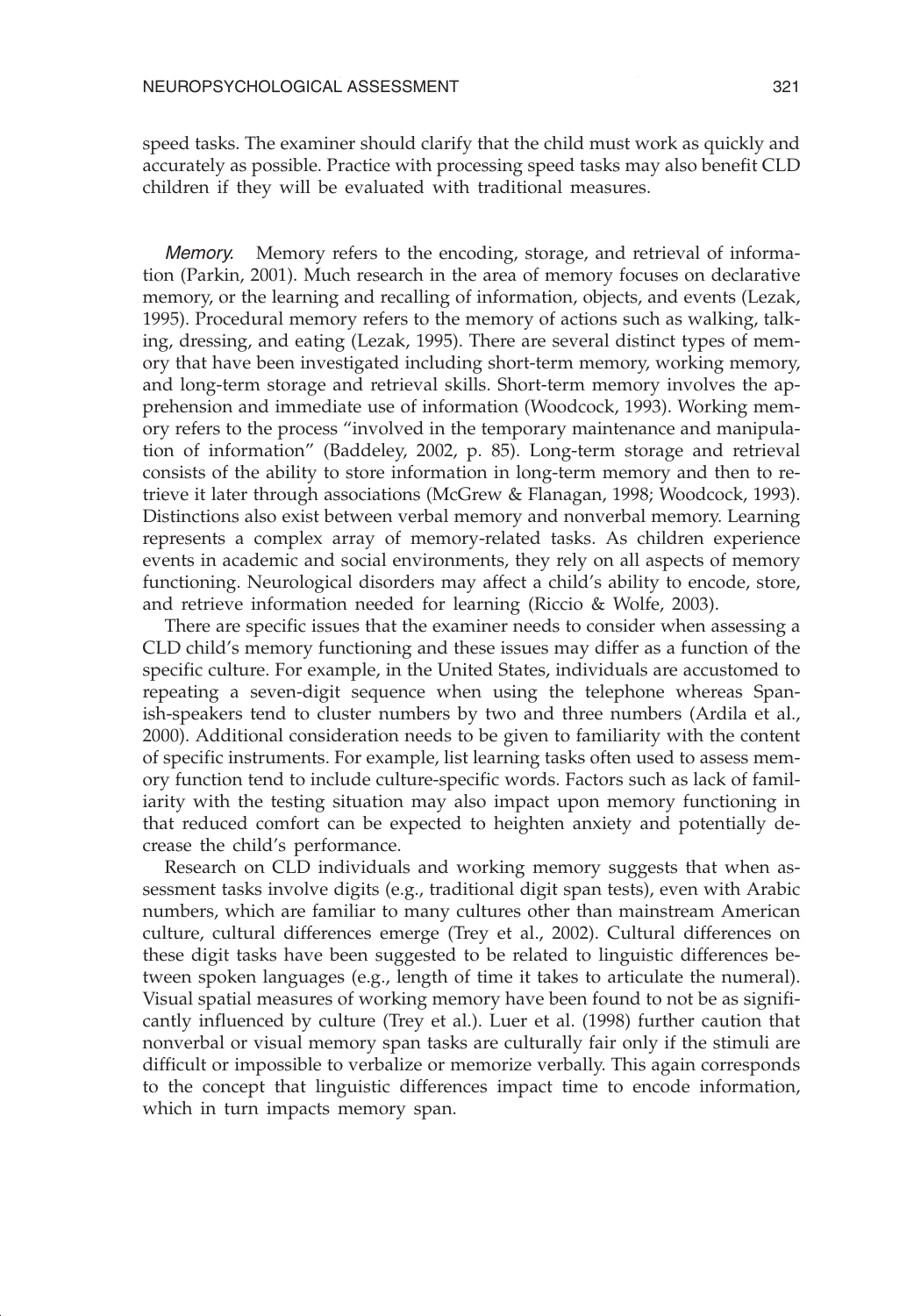Memory is a complex process comprised of numerous subskills that can be assessed by a wide array of tasks. Tests of memory include digit repetition, visual design reproductions, and list learning tasks. Lezak (1995) recommends that an assessment of memory include tasks that measure immediate retention span; short-term retention with interference; learning capacity and retention of newly learned material; and, efficiency of retrieval of recently learned and long-stored information. When assessing children in academic settings, it is more useful that an assessment of memory "includes tasks more similar to everyday tasks and list learning, so that a learning slope can be determined" (Riccio & Wolfe, 2003, p. 311).

Laura B Kestemberg Ph.D - James E. Tobin Library - 13/12/2017

Examiners assessing the memory functions of a CLD child must remain aware of the impact of culture and language and take necessary precautions to maximize the utility of their assessments, such as use multiple measures to assess the multiple memory subskills and consider potential limitations when interpreting the results.

Executive functioning. The measurement of executive functioning typically involves a review of higher-order processes, including organization, planning, and problem solving skills (Riccio & Wolfe, 2003). With regard to the assessment of children, Riccio and Wolfe warn that most measures intended for the assessment of children's executive functioning are downward extensions of their adult counterparts. As executive functioning is rooted in areas of the brain that continue to develop throughout adolescence, it is difficult to assess. Riccio and Wolfe suggest that the measurement of executive functioning in children be completed with tasks that "have sufficient items across the continuum of difficulty level in order to measure the developmental trajectory" (p. 311).

Beyond second-language concerns, a child who is unfamiliar with her or his adoptive country's culture may misinterpret a number of tasks that are indicative of higher-level functioning. The CLD child may exhibit culturally-related deficits when expected to demonstrate abstract reasoning skills and interpret proverbs, humor, or other, subtle communication devices. The CLD child may also present organization strategies that differ from what may be expected from native children. As executive functioning represents a developing area of neurological functioning, the CLD child is more likely to exhibit delays unrelated to her or his true functioning in this domain than for neurological functions associated with more stable brain structures.

As the measurement of executive functioning for all children appears to present a number of concerns, the use of the same measures with CLD children is further cautioned. Sbordone (2000) notes that informal assessments of executive functioning can be completed during the interview process by using specific open-ended questions that may reveal deficits in planning, organization, and problem solving. For example, an examiner may ask, "How would you go about putting on a birthday party for a close friend?" to highlight potential concerns with the analysis of the question, the organization of a response, and the evaluation of the outcome (Sbordone, p. 439). In general, an examiner who shares the same background and language with the CLD child is strongly suggested when assessing executive functioning. A more functional evaluation of the CLD child's KESTEMBERG, TAR<br>
lex process comprised of numerous subsk<br>
of tasks. Tests of memory include digit req<br>
include tasks that measure inmediated in<br>
include tasks that measure inmediated in<br>
include tasks and the incomparison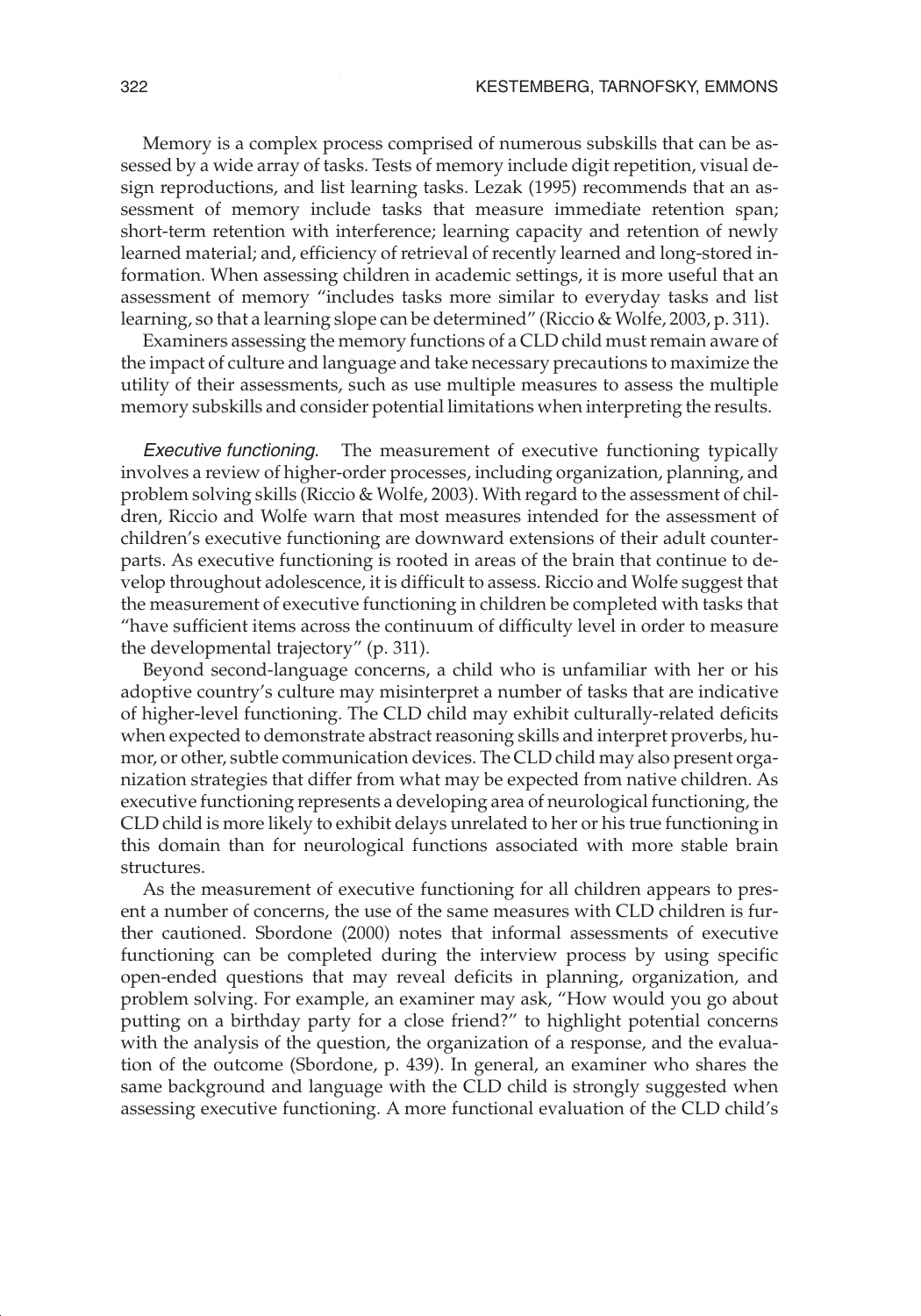higher order reasoning abilities is also suggested. This can be accomplished through an informal and more qualitative assessment of how the CLD child problem-solves and uses her or his planning skills in real, day-to-day situations, rather than of structured tests.

Laura B Kestemberg Ph.D - James E. Tobin Library - 13/12/2017

Social-emotional functioning and assessment of behavior and personality. Behavioral or social-emotional problems in children may result from a myriad of factors. In neuropsychological referrals, these problems may result from hormonal, neurological, or other physiological disturbances, environmental issues, or an interaction between the physical and environmental factors. Additionally, it is not uncommon for neurological conditions to co-exist with behavioral and social-emotional issues. A comprehensive assessment of behavioral functioning includes the integration of multiple assessment methods gathered from multiple sources and across multiple settings (Merrell, 2003; Reid, 1995). Methods can include direct observation, behavior rating scales, and interviews; sources can include the child, family, teachers, and peer group; and, settings can include the home, school, and community (Merrell). GICAL ASSESSMENT<br>
SIGCAL ASSESSMENT<br>
oning abilities is also suggested. This call and and more qualitative assessment of<br>
duses her or his planning skills in real, d<br>
clutured tests.<br>
If functioning and assessment of behav

Behavior rating scales are the most common approach to assessing social-emotional and behavioral functioning (Riccio & Wolfe, 2003). These scales can be used to gather information from parents, teachers, and children. According to Reid (1995), the validity of behavior rating scales with CLD children is questionable if the domains assessed are interpreted differently across cultures. Concerns with the use of behavior rating scales with CLD children include the potential for meaning or content changes in translation, the acceptability of behavior in different cultures, and the variability in the interpretation of Likert scales by individuals of different cultural backgrounds. Comparisons of rating scale results for CLD children to the norm group may be misleading due to differences in the interpretation of scale items and behaviors by CLD raters (Reid).

Examiners should carefully assess the manuals of behavior rating scales before deciding to use them with children of diverse backgrounds, as scales may not be normed for use with CLD children or children with neuropsychological conditions (Merrell, 2003). Behavior rating scales, if deemed appropriate, should not replace direct interviews of family members and teachers where relevant.

Within the realm of behavioral and social-emotional difficulties, issues confronted by CLD children require special consideration for their potential role in the reason for referral. According to Sattler (2001), CLD children may be confronted with racism, poverty, concerns related to acculturation (e.g., leaving friends in their country of origin, difficulty with the English language), and other issues. Immigrant families may have had to flee from their country of origin, and the CLD child's reaction to these stressors may lead an examiner to consider an adjustment disorder when appropriate (Gopaul-McNicol & Armour-Thomas, 2002). When evaluating and diagnosing CLD children with problems within the affective or behavioral domain, the examiner must proceed with extreme caution so as to accurately and fairly determine the presence and nature of cultural influences.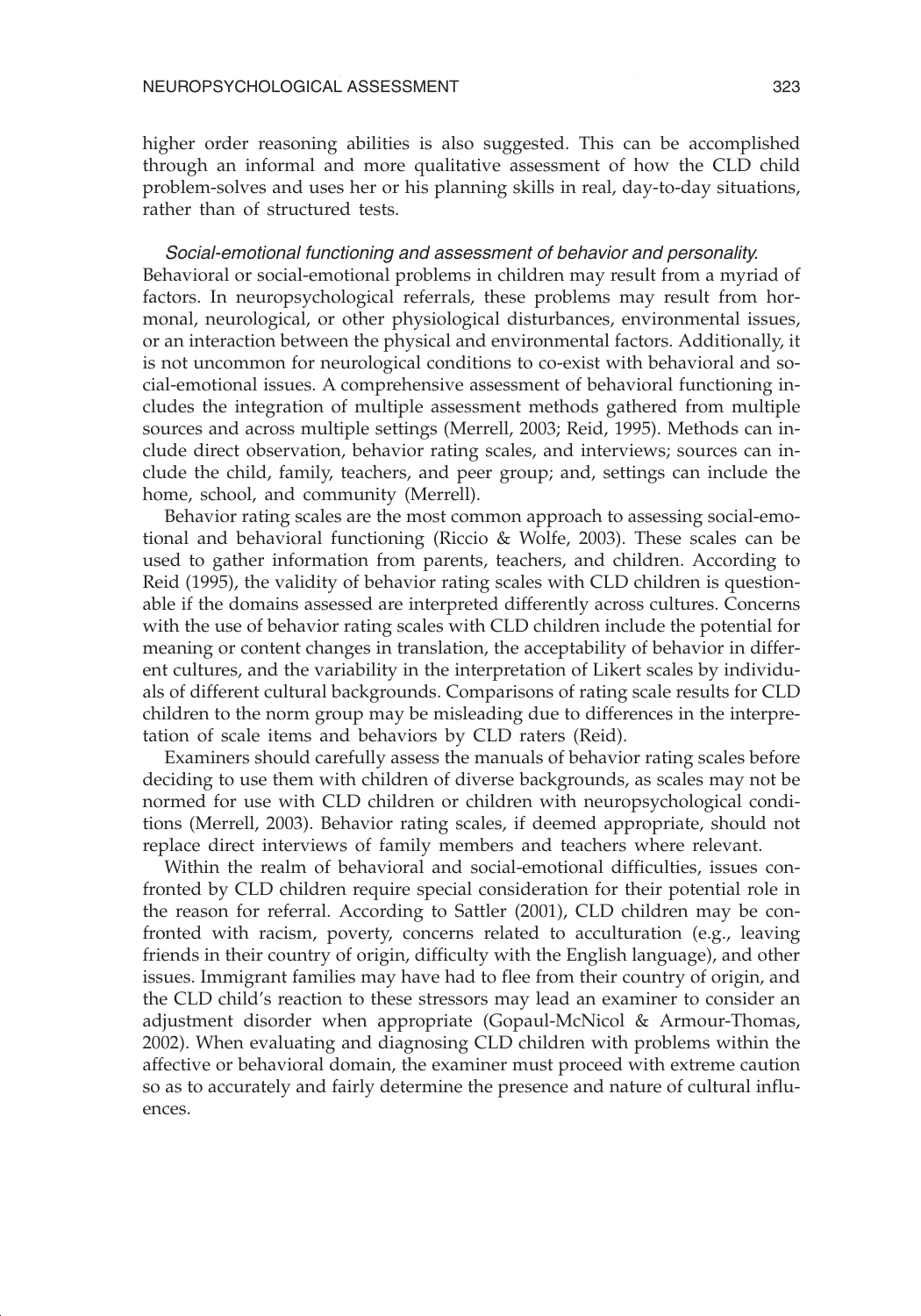### IMPLICATIONS FOR FUTURE RESEARCH AND PRACTICE

Laura B Kestemberg Ph.D - James E. Tobin Library - 13/12/2017

Specific recommendations have been provided in each domain of functioning to guide the examiner working in a school setting so that she or he will be able to provide a thorough, psychometrically accurate, and ethically sound neuropsychological assessment of a CLD child. Each neuropsychological domain presents with its own particular challenges, but a few general points apply to the assessment process as a whole. The examiner conducting a neuropsychological evaluation of a CLD child is encouraged to be flexible in her or his approach to testing and engage in multimethod, multisource assessments across multiple settings. It is important to examine all neuropsychological assessment manuals to determine whether there is any information regarding the instrument's use with CLD children and to adhere to the exclusionary criteria (Ochoa, Powell, & Robles-Pina, 1996). The development of proper norming methods for CLD children is essential. To obtain valid results, examiners should become familiar with the culture of the CLD child and make an effort to build rapport with the child and her or his family. As with any client, the examiner needs to consult with other professionals, especially when the issue of language is involved. The failure to address CLD children's specific linguistic and cultural backgrounds may result in the underutilization of services, the inaccurate diagnosis of neurological conditions, and the application of inappropriate interventions (Fisher, 2003). Despite advances in the neuropsychological assessment of CLD children, most neuropsychological tests still omit specific data on ethnic minorities and fail to account for the effects of cultural and educational variables (Baron, 2004). The examiner completing a neuropsychological assessment with a CLD child cannot simply note ethnic or cultural differences. She or he "must define, measure, and adjust for racial/cultural group rather than merely assigning an individual to a race/ethnicity group and making a judgment without consideration of other relevant and more pertinent factors" (Baron, p. 23). KESTEMBERG, TAR<br>
NONS FOR FUTURE RESEARCH AND PR<br>
tions have been provided in each domain<br>
conting in a school setting so that she or he<br>
psychometrically accurate, and<br>
psychometrically accurate, and<br>
paramer of a CLD chi

Multiple challenges exist in the neuropsychological evaluation of the CLD child. Much of the information that is garnered from the neuropsychological assessment of children is based on medically-oriented models. More research in the area of educationally relevant intervention planning based on neuropsychological information is needed (Riccio & Wolfe, 2003). It is clear that the application of neuropsy chological principles in a school setting necessitates not only a great deal of specific training and clinical expertise, but also an awareness of developmental issues (Hale & Fiorello, 2004). When performing a neuropsychological evaluation on a CLD child, cultural and linguistic variables are as critical as developmental issues, especially when the assessment method will be guiding subsequent recommendations and interventions. As Marlowe (2000) notes, "the opportunity to study the interaction of culture and behavior is greater and more critical than ever" (p. 158). The examiner working with the CLD child should strive to engage in best practices when working with this multidimensional, underserved population.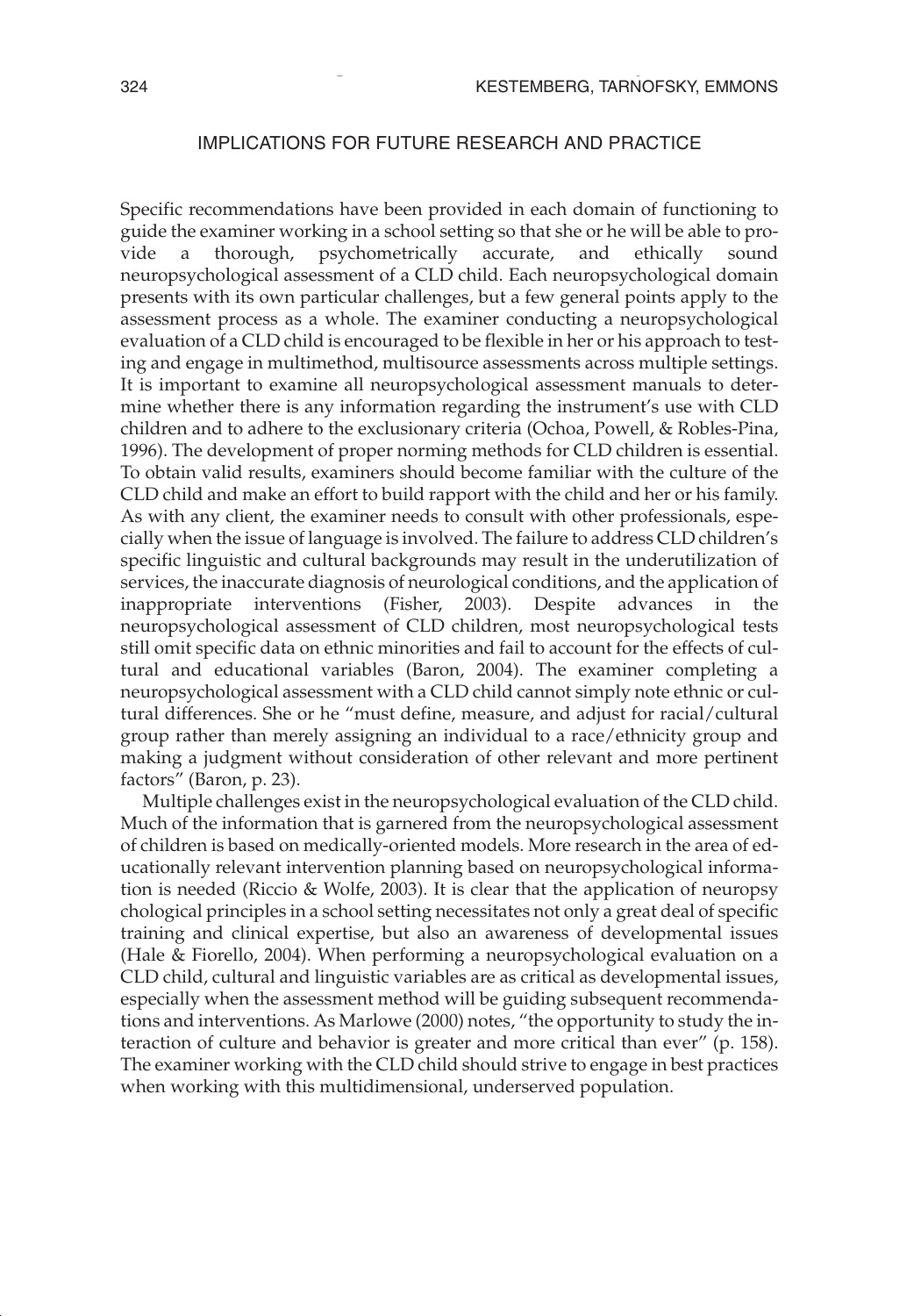#### BIBLIOGRAPHY

- Fletcher-Janzen, E., Strickland, T. L., & Reynolds, C. R. (Eds.). (2000). *Handbook of cross-cultural neuropsychology.* New York: Kluwer Academic/Plenum.
- Hale, J. B., & Fiorello, C. A. (2004). *School neuropsychology: A practitioner's handbook.* New York: Guilford Press.
- Hebben, N., & Milberg, W. (2002). *Essentials of neuropsychological assessment.* New York: John Wiley & Sons.
- Kolb, B., & Whishaw, I. Q. (2003). *Fundamentals of human neuropsychology* (5th ed.). New York: Worth Publishers.
- Nell, V. (2000). *Cross-cultural neuropsychological assessment theory and practice.* Mahwah, NJ: Erlbaum.
- Reynolds, C. R., & Fletcher-Janzen, E. (1997). *Handbook of clinical child neuropsychology* (2nd ed.). New York: Plenum Press.
- Reynolds, C. R., & Kamphaus, R. W. (Eds.). (2003). *Handbook of psychological & educational assessment of children. Intelligence, aptitude, and achievement* (2nd ed.). New York: Guildford Press.
- Yeates, K. O., Ris, M. D., & Taylor, H. G. (2000). *Pediatric neuropsychology: Research, theory, and practice.* New York: Guildford Press.

### **RESOURCES**

- American Academy of Clinical Neuropsychology: http://www.theacn.org
- American Board of Clinical Neuropsychology: http://www.theabcn.org
- American Board of Professional Neuropsychology:

http://www.abpn.net

- Division 40 of the American Psychological Association: http://www.div40.org/
- National Association of School Psychologists: http://www.nasponline.org

### **REFERENCES**

- American Psychological Association. (1989). Definition of a clinical neuropsychologist. *The Clinical Neuropsychologist, 3*, 22.
- Ardila, A., Rosselli, M., Ostrosky-Solis, F., Marcos, J., Granda, G., & Soto, M. (2002). Synatictic comprehension, verbal memory, and calculation abilities in Spanish English bilinguals. *Applied neuropsychology, 7,* 3–16.
- Ardila, A., Rosselli, M., & Puente, A. E. (1994). Introduction: Neuropsychological assessment in different cultural contexts. In A. Ardila, M. Rosselli, & A. E. Puente (Eds.), *Neuropsychological evaluation of the Spanish speaker* (pp. 1–6). New York: Plenum Press. GICAL ASSESSMENT<br>
BIBLIOGRAPHY<br>
Strickland, T. L., & Reynolds, C. R. (Eds.<br>
525 C. A. (2004). School neuropsychology: A pract<br>
5. C. A. (2004). School neuropsychological assessment<br>
1.Q. (2003). Fundamentals of numeropsych
- Baddeley, A. D. (2002). Is working memory still working? *European Psychologist, 7,* 85–97.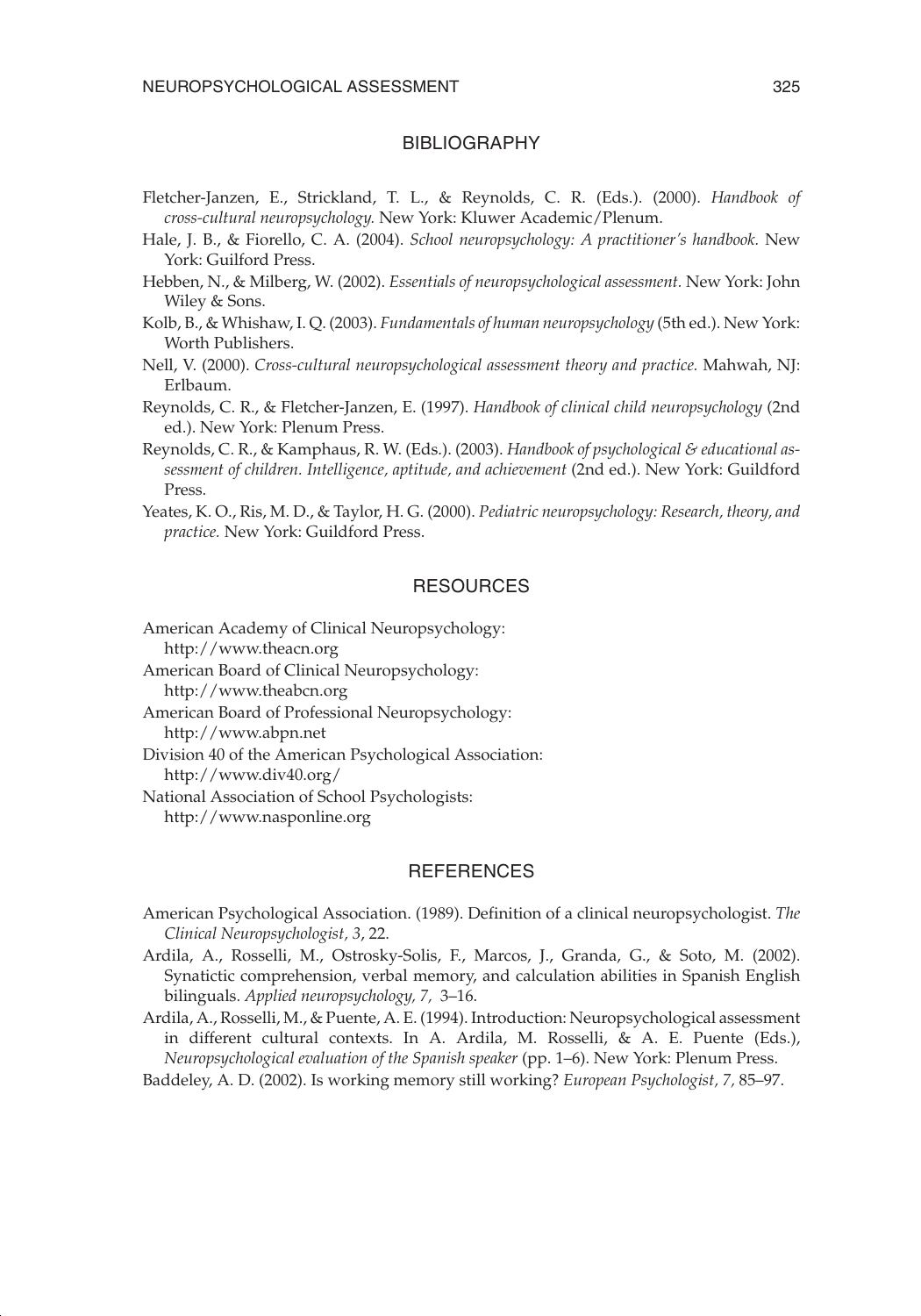- Barkley, R. A. (1998). *Attention-deficit hyperactivity disorder: A handbook for diagnosis and treatment* (2nd ed.). New York: Guilford Press.
- Baron, I. S. (2004). *Neuropsychological Evaluation of the Child.* New York: Oxford.
- Batchelor, E. S., Jr. (1996). Neuropsychological assessment of children. In. E. S. Batchelor, Jr. & R. S. Dean (Eds.), *Pediatric neuropsychology: Interfacing assessment and treatment for rehabilitation* (pp. 9–26). Boston: Allyn & Bacon.
- Berry, J. W. (1980). Acculturation as varieties of adaptation. In A. M. Padilla (Ed.), *Acculturation: Theory, models, and some new findings* (pp. 9–25). Boulder, CO: Westview.
- Berry, J. W., Trimble, J. E., & Olmeda, E. L. (1986). Assessment of acculturation. In W. J. Lonner & J. W. Berry (Eds.), *Field methods in cross-cultural research* (pp. 291–324). Beverly Hills, CA: Sage.
- Bornstein, R. A. (1990). Neuropsychological test batteries in neuropsychological assessment. In A. A. Boulton, G. B. Baker, & M. Hiscock (Eds.), *Neuromethods: Neuropsychology* (pp. 281- 310). Clifton, New Jersey: Humana Press.
- Bracken, B. A., & Naglieri, J. A. (2003). Assessing diverse populations with nonverbal tests of general intelligence. In C. R. Reynolds & R. W. Kamphaus (Eds.), *Handbook of psychological and educational assessment of children: Intelligence aptitude, and achievement* (2nd ed., pp. 243–274). New York: Guilford Press. KESTEMBERG, TAR<br>
rention-deficit Ingrenativity disorder: A handbook fy<br>
Strock: Guilford Press.<br>
Neuropsychological assessment of the Child. New York:<br>
Neuropsychological assessment of childen. In the Midric neuropsycholog
- Canino, I. A., & Spurlock, J. (2000) . *Culturally diverse children and adolescents: Assessment, diagnosis, and treatment* (2nd ed.). New York: Guilford Press.
- Centeno, J. G., & Obler, L. K. (2001). Principles of bilingualism. In M. O. Ponton & J. Leon-Carrion (Eds.), *Neuropsychology and the Hispanic patient: A clinical handbook* (pp. 75–86). Mahwah, NJ: Erlbaum.
- Cohen, L. C., & Spenciner, L. J. (1998). *Assessment of children and youth.* New York: Longman.
- Cummins, J. (1984). *Bilingualism and special education: Issues in assessment and pedagogy.* San Diego, CA: College-Hill.
- Echemendía, R. J., & Julian, L. (2002). Neuropsychological assessment of Latino children. In F. R. Ferraro (Ed.), *Minority and cross-cultural aspects of neuropsychological assessment* (pp. 181–203). Exton, PA: Swets & Zeitlinger.
- Fisher, C. B. (2003). *Decoding the ethics code: A practical guide for psychologists.* Thousand Oaks, CA: Sage.
- Fletcher, J. M., & Taylor, H. G. (1984). Neurological assessment of children: A developmental approach. *Texas Psychologist, 36,* 14–20.
- Fradd, S. H., Barona, A., & Santos De Barona, M. (1989). Implementing change and monitoring progress. In S. H. Fradd & M. J. Weismantel (Eds.), *Meeting the needs of culturally and linguistically different students: A handbook for educators* (pp. 63–105). Boston: College Hill.
- Friedman, C. A., & Clayton, R. J. (1996). Multiculturalism and neuropsychological assessment. In L. A. Suzuki, P. J. Meller, & J. G. Ponterotto (Eds.), *Handbook of multicultural assessment: Clinical, psychological, and educational applications* (pp. 291–318). San Francisco: Jossey-Bass.
- Gopaul-McNicol, S., & Armour-Thomas, E. (2002). *Assessment and culture: Psychological tests with minority populations.* San Diego, CA: Academic Press.
- Groth-Marnat, G. (2000). *Neuropsychological assessment in clinical practice: A guide to test interpretation and integration*. New York: John Wiley & Sons.
- Guarnaccia, P. J., & Rodriguez, O. (1996). Concepts of culture and their role in the development of culturally competent mental health services. *Hispanic Journal of Behavioral Sciences, 18,* 419–443.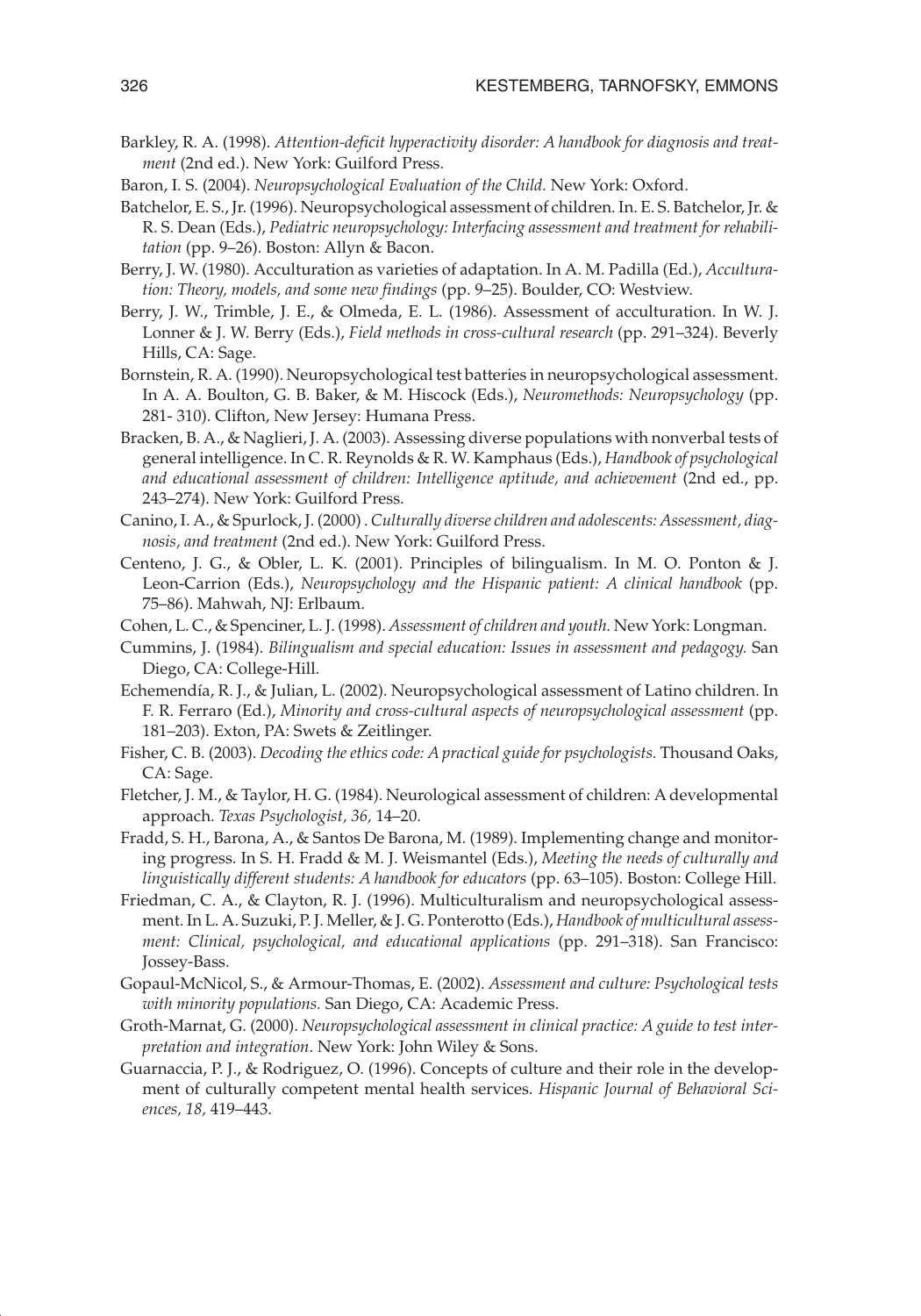- Hale, J. B., & Fiorello, C. A. (2004). *School neuropsychology: A practitioner's handbook.* New York: Guilford Press.
- Harris, J. G., Echemendía, R., Ardila, A., & Rosselli, M. (2001). Cross-cultural cognitive and neuropsychological assessment. In J. J. W. Andrews, D. H. Saklofske, & H. L. Janzen (Eds.), *Handbook of psychoeducational assessment: Ability, achievement, and behavior in children* (pp. 391–414). San Diego, CA: Academic Press.
- Hedden, T., Park, D. C., Nisbett, R., Ji, L., Jing, Q., & Jiao, S. (2002). Cultural variation in verbal versus spatial neuropsychological function across the lifespan. *Neuropsychology, 16,* 65–73.
- Holmes-Bernstein, J., & Waber, D. P. (1990). Developmental neuropsychological assessment: The systemic approach. In A. A. Boulton, G. B. Baker, & M. Hiscock (Eds.), *Neuromethods: Neuropsychology* (pp. 311–371). Clifton, New Jersey: Humana Press.
- Horton, A. M., Jr., Carrington, C. H., & Lewis-Jack, O. (2001). Neuropsychological assessment in a multicultural context. In. L. A. Suzuki, J. J. Ponterotto, & P. J. Meller (Eds.), *Handbook of multicultural assessment: Clinical, psychological, and educational applications* (2nd ed., pp.433–460). San Francisco: Jossey Bass.
- Kolb, B., & Fantie, B. (Eds.). (1997). Development of the child's brain and behavior. In C. R. Reynolds & E. Fletcher-Janzen, *Handbook of clinical child neuropsychology* (2nd ed.). New York: Plenum Press.
- Kolb, B., & Whishaw, I. Q. (2003). *Fundamentals of human neuropsychology* (5th ed.). New York: Worth Publishers.
- Lacks, P. (2000). Visuoconstructive abilities. In G. Groth-Marnat (Ed.), *Neuropsychological assessment in clinical practice: A guide to test interpretation and integration* (pp. 401–436). New York: Wiley.
- Lamberty, G. J. (2002). Traditions and trends in neuropsychological assessment. In F. R. Ferraro (Ed.), *Minority and cross-cultural aspects of neuropsychological assessment* (pp. 3–15). Exton, PA: Swets & Zeitlinger.
- Lezak, M. D. (1995). *Neuropsychological assessment.* (3rd ed). New York: Oxford University Press.
- Luer, G., Becker, D., Lass, U., Fang, Y., Guopeng, C., & Zhongming, W. (1998). Memory span in German and Chinese: Evidence for the phonological loop. *European Psychologist, 3,* 102–112.
- Marin, G. (1992). Issues in the measurement of acculturation among Hispanics. In K. F. Geisinger (Ed.), *Psychological testing of Hispanics* (pp. 235–251). Washington, DC: American Psychological Association.
- Marlowe, W. B., (2000). Multicultural perspectives on the neuropsychological assessment of children and adolescents. In E. Fletcher-Janzen, T. L. Strickland, & C. R. Reynolds (Eds.), *Handbook of cross-cultural neuropsychology* (pp. 145–165). New York: Kluwer Academic/Plenum. 31CAL ASSESSMENT<br>
2. C. A. (2004). *School neuropsychology: A pract*<br>
ess.<br>
ess.<br>
ess.<br>
ess.<br>
ess.<br>
elogical assessment: In J. J. W. Andrews, D.<br>
ological assessment: In J. J. W. Andrews, D.<br> *D.* C., Niabett, R., Ji, L.,
- Mayes, J. T., Jahoda, G., & Neilson, I. (1988). Patterns of visual-spatial performance and 'spatial ability': Dissociation of ethnic and sex differences. *British Journal of Psychology, 79,* 105–119.
- McGrew, K. S., & Flanagan, D. P. (1998). *The intelligence test desk reference (ITDR): Gf-Gc cross-battery assessment.* Needham Heights, MA: Allyn & Bacon.
- Merrell, K. W. (2003). *Behavioral, social, and emotional assessment of children and adolescents* (2nd ed.). Mahwah, NJ: Erlbaum.
- Nabors, N. A., Evans, J. D., & Strickland, T. L. (2000). Neuropsychological assessment and intervention with African Americans. In E. Fletcher-Janzen, T.L. Strickland, & C. R.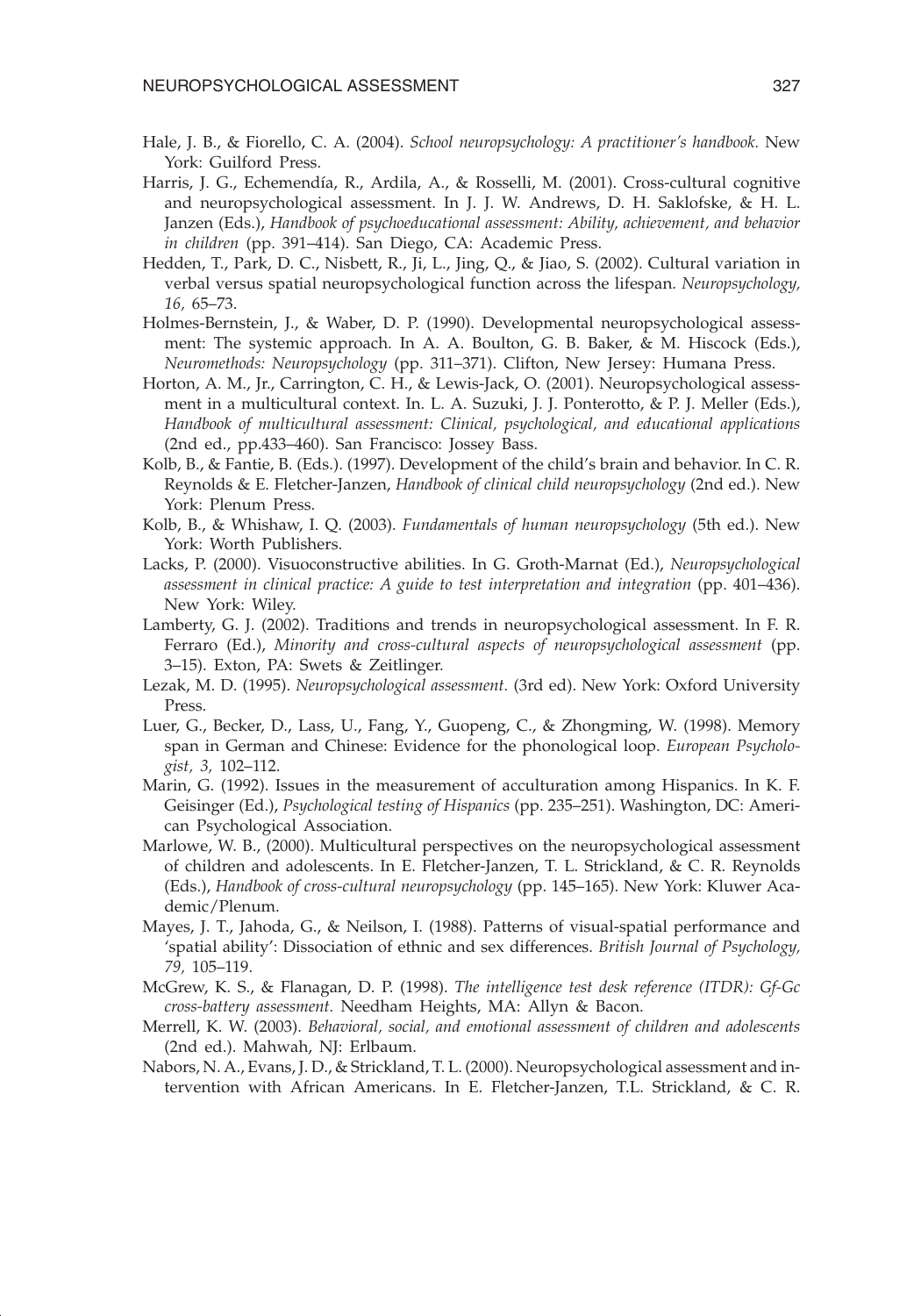Reynolds (Eds.), *Handbook of cross-cultural neuropsychology* (pp. 31–42). New York: Kluwer Academic/Plenum.

Laura B Kestemberg Ph.D - James E. Tobin Library - 13/12/2017

- National Association of School Psychologists. (2000). *Standards for training and field placement programs in school psychology.* Retrieved from http://www.nasponline.org
- Nell, V. (1999). Standardising the WAIS-III and the WMS-III for South Africa: Legislative, psychometric, and policy issues. *South African Journal of Psychology, 29,* 128–139.
- Nell, V. (2000). *Cross-cultural neuropsychological assessment theory and practice.* Mahwah, NJ: Erlbaum.
- Ochoa, S. H. (2003). Assessment of culturally and linguistically diverse children. In C. R. Reynolds & R. W. Kamphaus (Eds.), *Handbook of Psychological and educational assessment of children: Intelligence aptitude, and achievement* (2nd ed.). New York: Guilford.
- Ochoa, S. H., Powel, M. P., & Robles-Pina, R. (1996). School psychologists' assessment practices with bilingual and limited-English-proficient students. *The Journal of Psychoeducational Assessment, 14,* 250–275.
- Organista, P. B., Chun, K. M., & Marin, G. (1998). *Readings in ethnic psychology.* New York: Routledge.
- Parkin, A. J. (2001). The structure and mechanisms of memory. In B. Rapp (Ed.), *The handbook of cognitive neuropsychology: What deficits reveal about the human mind.* Philadelphia: Psychology Press.
- Puente, A. E., & Ardila, A. (2000). Neuropsychological assessment of Hispanics. In E. Fletcher-Janzen, T. L. Strickland, & C. R. Reynolds (Eds.), *Handbook of cross cultural neuropsychology*. New York: Kluwer Academic/Plenum.
- Puente, A. E., Mora, M. S., & Munoz-Cespedes, J. M. (1997). Neuropsychological assessment of Spanish-speaking children and youth. In C. R. Reynolds & E. Fletcher-Janzen (Eds.), *Handbook of clinical child neuropsychology* (2nd ed.). New York: Plenum Press.
- Reid, R. (1995). Assessment of ADHD with culturally different groups: The use of behavioral rating scales. *School Psychology Review, 24,* 537–560.
- Reynolds, C. R. (2000). Methods for detecting and evaluating cultural bias in neuropsychological tests. In E. Fletcher-Janzen, T. L. Strickland, & C. R. Reynolds (Eds.), *Handbook of cross-cultural neuropsychology* (pp. 249–285). New York: Kluwer Academic/Plenum. **KESTEMBERG, TAR**<br>
Hook of cross-cultural neuropsychology (pp. 31–42<br>
School Psychologists. (2000). *Standards for trainial*<br>
biology. Retireved from http://www.masponlingtribution<br>
lising the WAIS-III and the WMS-III for
- Reynolds, C. R., & Fletcher-Janzen, E. (1997). *Handbook of clinical child Neuropsychology* (2nd ed.). New York: Plenum Press.
- Reynolds, C. R., & Kaiser, S. M. (2003). Bias in assessment of aptitude. In C. R. Reynolds & R. W. Kamphaus (Eds.), *Handbook of psychological and educational assessment of children: Intelligence aptitude, and achievement* (2nd ed., pp. 519–562). New York: Guilford Press.
- Rhodes, R. L., Kayser, H., & Hess, R. S. (2000). Neuropsychological differential diagnosis of Spanish-speaking preschool children. In E. Fletcher-Janzen, T. L. Strickland, & C. R. Reynolds (Eds.), *Handbook of cross-cultural neuropsychology* (pp. 317–333). New York: Kluwer Academic/Plenum.
- Riccio, C. A., & Wolfe, M. E. (2003). Neuropsychological perspectives on the assessment of children. In C. R. Reynolds & R. W. Kamphaus (Eds.), *Handbook of psychological and educational assessment of children: Intelligence aptitude, and achievement* (2nd ed., pp. 305–324). New York: Guilford Press.
- Rogers, M. R. (1998). Psychoeducational assessment of culturally and linguistically diverse children and youth. In H. B. Vance (Ed.), *Psychological assessment of children: Best practices for school and clinical settings* (2nd ed., pp. 355–384) New York: John Wiley & Sons.